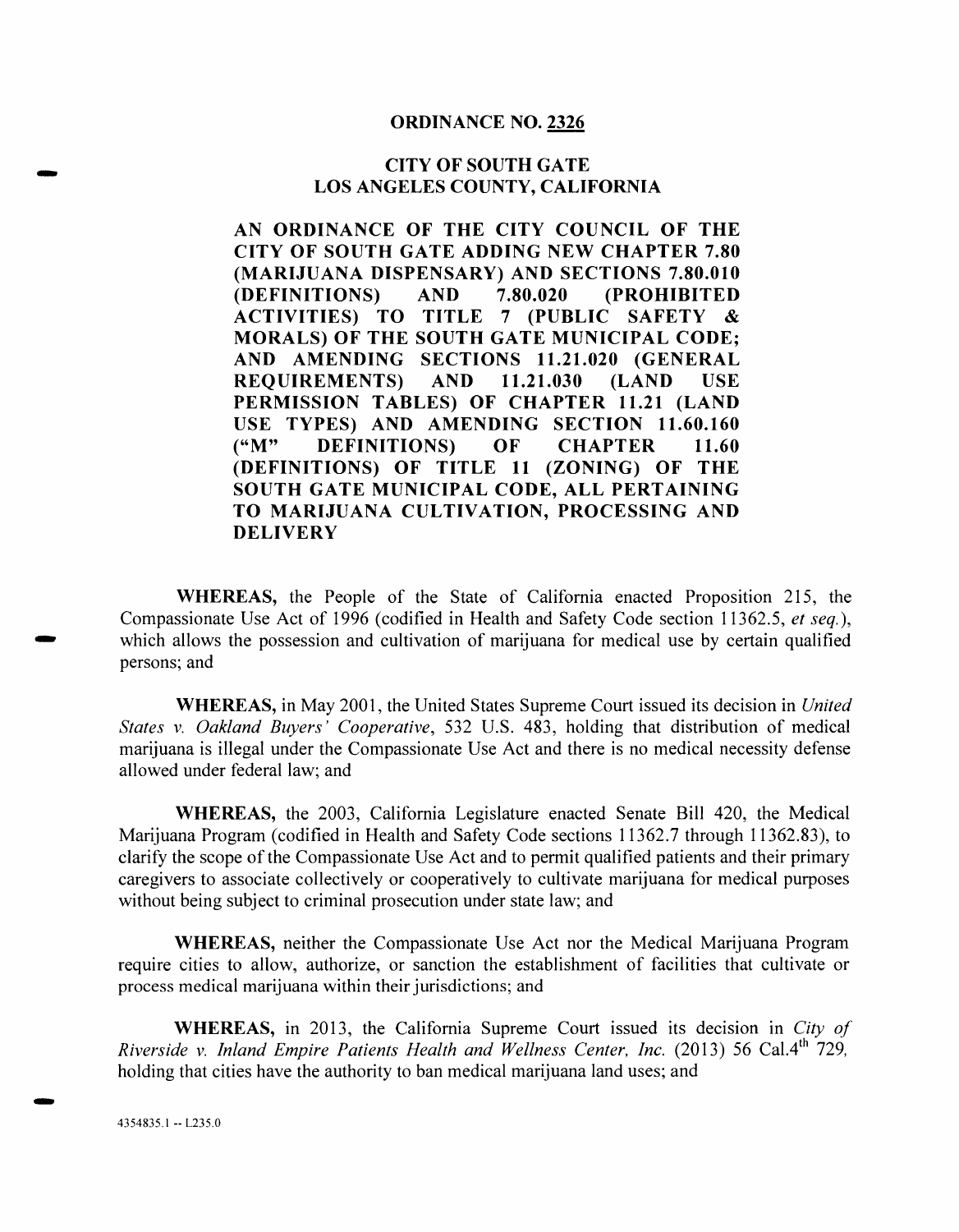**WHEREAS,** in *Maral v. City of Live Oak* (2013) 221 Cal. App. 4<sup>th</sup> 975, the California Court of Appeal upheld the city's total ban on all marijuana cultivation; and

**WHEREAS,** notwithstanding the passage of the Compassionate Use and the Medical Marijuana Program , the cultivation, distribution, possession, and use of marijuana is prohibited by federal law, specifically the Controlled Substances Act (21 U.S.C. section 801 *et seq.);* and

**WHEREAS,** on October 9, 2015, Governor Jerry Brown signed into law the "Medical Marijuana Regulation and Safety Act" ("Act") which is comprised of the following California legislative bills: Assembly Bill 243, Assembly **Bill** 266, and Senate Bill 643; and

**WHEREAS,** the Act becomes effective January 1, 2016, and contains provisions that govern the cultivating, processing, transporting, testing, and distributing of medical cannabis to qualified patients; and

**WHEREAS,** the Act establishes a state licensing scheme for commercial medical marijuana uses while protecting local control by requiring all such businesses to have a local license or permit to operate in addition to a state license; and

**WHEREAS,** the Act contains statutory provisions that allow local governments to enact ordinances expressing their intent to prohibit the cultivation of marijuana and their intent not to administer a conditional permit program for the cultivation of marijuana (Health and Safety Code section  $11352.777(c)(4)$ ; and

**WHEREAS,** the Act also expressly provides that the Act does not supersede or limit local authority for local law enforcement activity, enforcement of local ordinances, or enforcement of local permit or licensing requirements for marijuana (Business and Professions Code section 19315(a)); and

**WHEREAS,** the Act further expressly provides that the Act does not limit the authority or remedies of a local government under any provision of law regarding marijuana, including but not limited to a local government's right to make and enforce within its limits all police regulations not in conflict with general laws (Business and Professions Code section 19316(c)); and

**WHEREAS,** the Act also requires a local government that wishes to prevent marijuana delivery activity, as defined in Business & Professions Code section 19300(m) of the Act, from operating within the local government's boundaries to enact an ordinance affirmatively banning such delivery activity (Business and Professions Code section 19340(a)); and

**WHEREAS,** several California cities have reported negative impacts of marijuana cultivation, processing, and distribution activities, including offensive odors, illegal sales and distribution of marijuana, trespassing, theft, robberies and attempted robberies, fire hazards, and problems associated with mold, fungus, and pests; and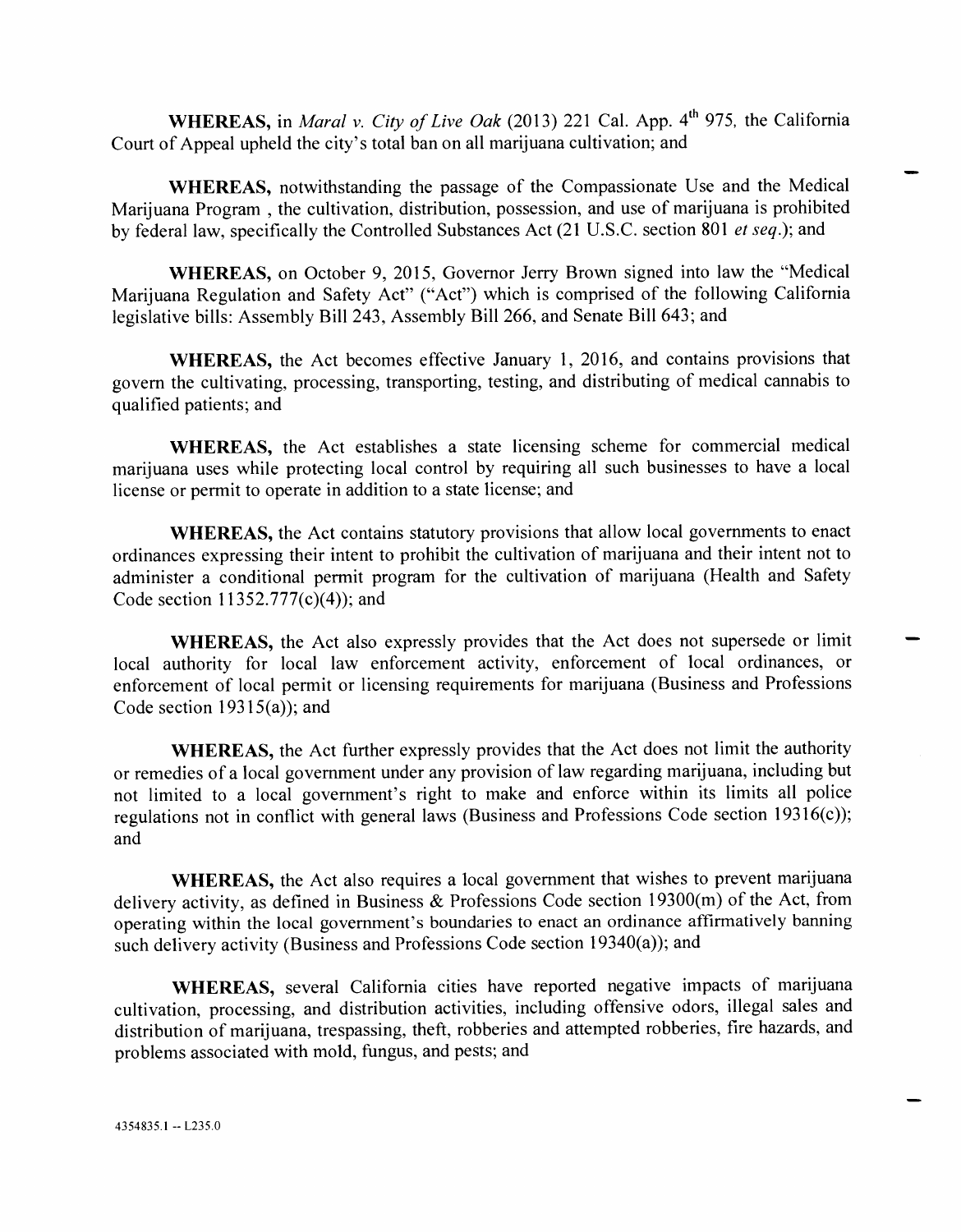**WHEREAS,** the City Council finds that commercial medical marijuana activities, as well as cultivation for personal medical use as allowed by the Compassionate Use Act and the Medical Marijuana Program can adversely affect the health, safety, and well-being of City residents; and

**WHEREAS,** Citywide prohibition of cultivation of marijuana is proper and necessary to avoid the risks of criminal activity, degradation of the natural environment, malodorous smells, and attractive nuisances that may result from such activities; and

**WHEREAS,** indoor cultivation of marijuana has potential adverse effects to the structural integrity of the building and the use of high wattage grow lights and excessive use of electricity increases the risk of fire which presents a clear and present danger to the building, its occupants, and neighboring properties and persons; and

**WHEREAS,** the Attorney General's August 2008 Guidelines for Security and Non-Diversion of Marijuana Grown for Medical Use recognizes that the cultivation or other concentration of marijuana in any location or premises without adequate security increases the risk that nearby homes or businesses may be negatively impacted by nuisance activity such as loitering or crime; and

**WHEREAS,** based on the experiences of other cities, these negative effects on the public health, safety, and welfare are likely to occur in the City due to the establishment and operation of marijuana cultivation, processing, and distribution activities; and

WHEREAS, prior to the effective date of this ordinance, the cultivation, processing, delivery, and distribution of medical marijuana are prohibited in the City to the extent such activities are prohibited by the Controlled Substances Act or other law; and

**WHEREAS,** while the City Council believes that marijuana cultivation and all commercial medical marijuana uses are prohibited under the City's permissive zoning regulations, it desires to enact this ordinance to expressly make clear that all such uses are prohibited in all zones throughout the City; and

**WHEREAS,** based on the findings above, the potential establishment of the cultivation, processing and distribution of medical marijuana in the City without an express ban on such activities poses a current and immediate threat to the public health, safety, and welfare in the City due to the negative impacts of such activities described above;

### **NOW, THEREFORE, THE CITY COUNCIL OF THE CITY OF SOUTH GATE DOES HEREBY ORDAIN AS FOLLOWS:**

**SECTION 1.** New Chapter 7.80 (Marijuana Dispensary) and Section 7.80.010 (Definitions) setting forth applicable definitions and Section 7.80.020 (Prohibited Activities) prohibiting marijuana cultivation, processing and delivery in the City of South Gate are hereby added in its entirety to Title 7 (Public Safety & Morals) of the South Gate Municipal Code to read as follows: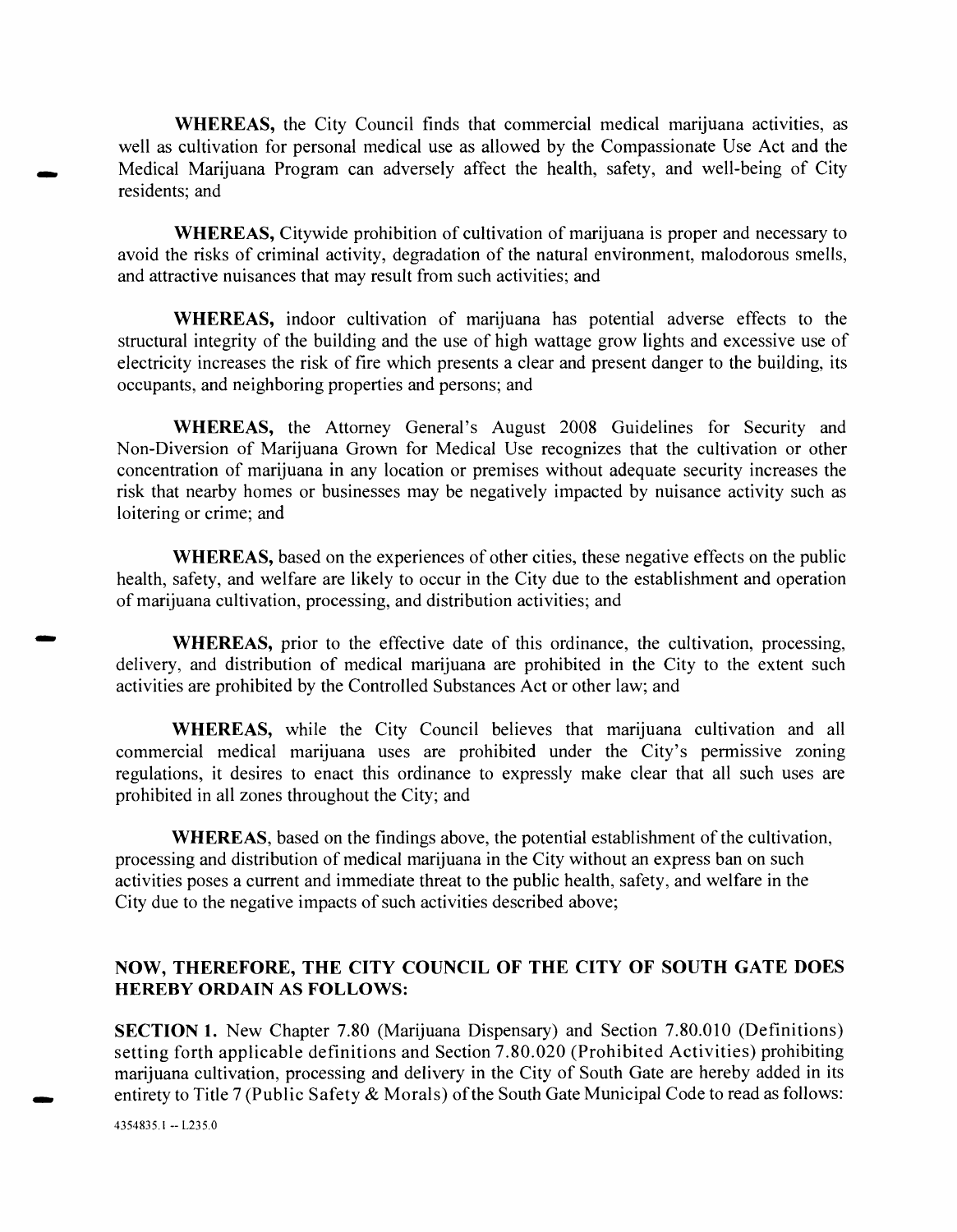#### **Chapter 7.80 MARIJUANA DISPENSARY**

**Sections:** 

| 7.80.010 | Definition.                   |
|----------|-------------------------------|
| 7.80.020 | <b>Prohibited Activities.</b> |

### **7.80.010 Definition.**

For the purpose of this chapter, the following definitions shall apply:

A. "Delivery" shall have the same meaning as set forth in Business and Professions Code section 13900.5(m).

B. "Marijuana" or "cannabis" means any or all parts of the plant Cannabis sativa Linnaeus, Cannabis indica, or Cannabis ruderalis, or any hybrids, derivatives or strains. thereof, whether growing or not; the seeds thereof; the resin or separated resin, whether crude or purified, extracted from any part of the plant; and every compound, manufacture, salt, derivative, mixture, or preparation of the plant, its seeds or resin, including marijuana infused in foodstuff or other ingestible or consumable product containing marijuana. The term "marijuana" shall also include "medical marijuana" as such phrase is used in the August 2008 Guidelines for the Security and Non-Diversion of Marijuana Grown for Medical Use, as may be amended from time to time, that was issued by the office of the Attorney General for the state of California or subject to the provisions of California Health and Safety Code section 11362.5 (Compassionate Use Act of 1996) or the California Health and Safety Code sections 11362.7 to 11362.83 (Medical Marijuana Program Act).

C. "Marijuana Cultivation" means growing, planting, harvesting, drying, curing, grading, trimming, or processing of marijuana.

D. "Marijuana Processing" means any method used to prepare marijuana or its byproducts for commercial retail and/or wholesale, including but not limited to: drying, cleaning, curing, trimming, packaging, testing, and extraction of active ingredients to create marijuana related products and concentrates.

E. "Medical cannabis," "medical cannabis product," or "cannabis product" means a product containing cannabis, including, but not limited to, concentrates and extractions, intended to be sold for use by medical cannabis patients in California pursuant to the Compassionate Use Act of 1996 (Health and Safety Code section 11362.5).

F. "Medical Marijuana Dispensary" or "Marijuana Dispensary" means any association, business, office, facility, use, establishment or location, retail storefront, provider or wholesale component of any establishment, cooperative or collective that delivers (as defined in Business and Professions Code section 19300.5(m) or any successor statute) whether mobile or otherwise, dispenses, distributes, exchanges, transmits, transports, sells or provides marijuana to any person for any reason, including members of any medical marijuana cooperative or collective consistent with the August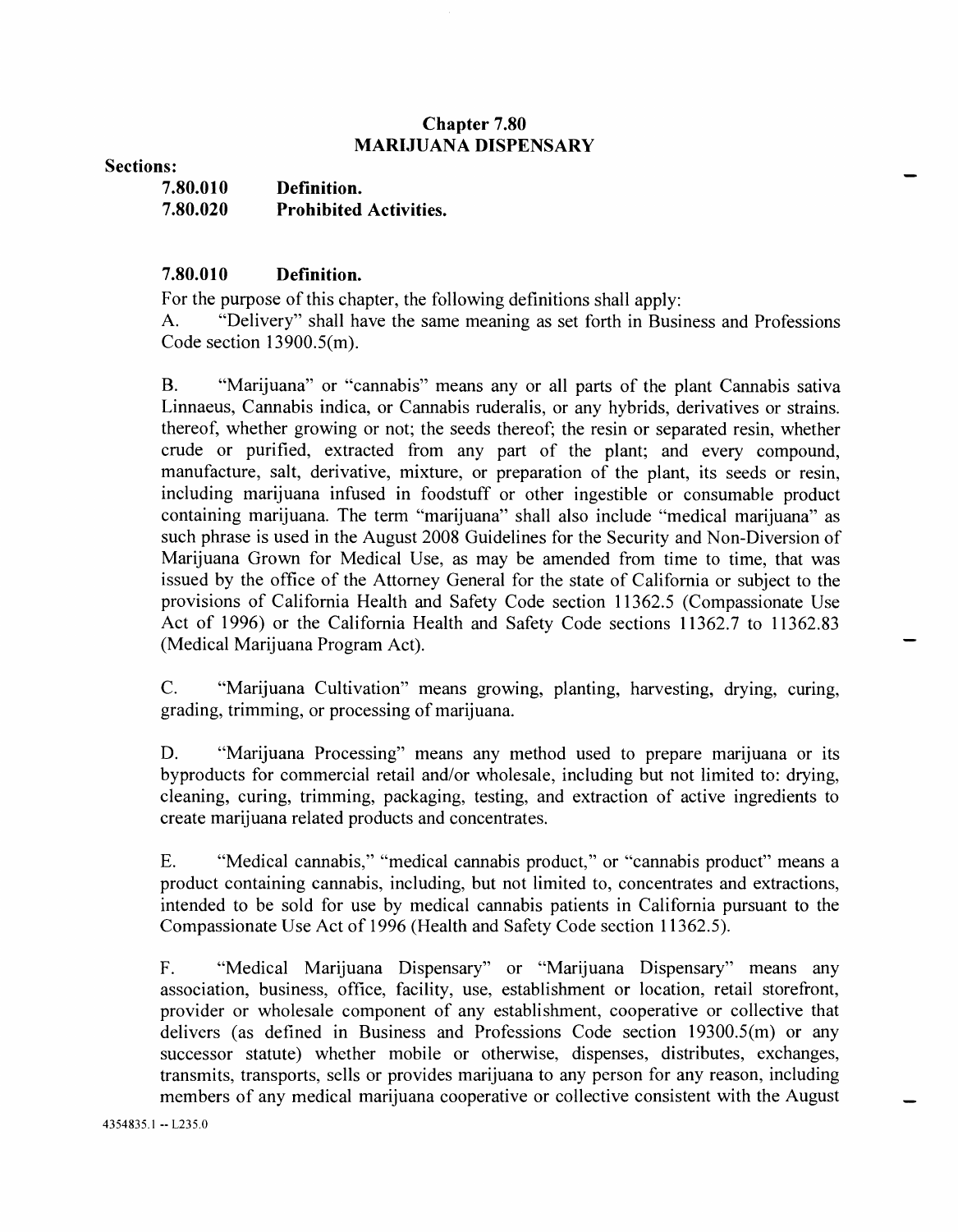2008 Guidelines for the Security and Non-Diversion of Marijuana Grown for Medical Use, as may be amended from time to time, that was issued by the Office of the Attorney General for the state of California, or for the purposes set forth in California Health and Safety Code section 11362.5 (Compassionate Use Act of 1996) or California Health and Safety Code sections 11362.7 to 11362.83 (Medical Marijuana Program Act). A "medical marijuana dispensary" shall not include the following uses, as long as the location of such uses is otherwise regulated by this code or application law: a clinic licensed pursuant to chapter 1 of division 2 of the Health and Safety Code, a healthcare facility licensed pursuant to chapter 2 of division 2 of the Health and Safety Code, a facility licensed pursuant to chapter 2 of division 2 of the Health and Safety Code, a residential care facility for persons with chronic life-threatening illness licensed pursuant to chapter 3.01 of division 2 of the Health and Safety Code, a residential care facility for the elderly licensed pursuant to chapter 3.2 of division 2 of the Health and Safety Code, a residential hospice, or a home health agency licensed pursuant to chapter 8 of division 2 of the Health and Safety Code, as long as such use complies strictly with applicable law including, but not limited to, Health and Safety Code section 11362.5 et seq. provided, however, that cultivation for any purpose shall not be permitted.  $11352.777(g)$ .

### **7.80.020 Prohibited Activities.**

A. A medical marijuana dispensary or marijuana dispensary is prohibited in the City of South Gate.

B. Marijuana cultivation, marijuana processing, and delivery of marijuana or medical cannabis products are prohibited activities in the city, except where the city is preempted by federal or state law from enacting a prohibition on any such activity.

C. No use permit, variance, building permit, or any other entitlement, license, or permit, whether administrative or discretionary, shall be approved or issued for the activities described in subparagraphs A and B above in the city, and no person shall otherwise establish or conduct such activities in the city, except where the city is preempted by federal or state law from enacting a prohibition on any such activity for which the use permit, variance, building permit, or any other entitlement, license, or permit is sought.

**SECTION 2.** Table 11.21-1 (Prohibited Land Uses) of Section 11.21.020 (General Requirements) of Chapter 11.21 (Land Use Types) of Title 11 (Zoning) of the South Gate Municipal Code is hereby amended to read as follows:

[Remainder of page left blank intentionally]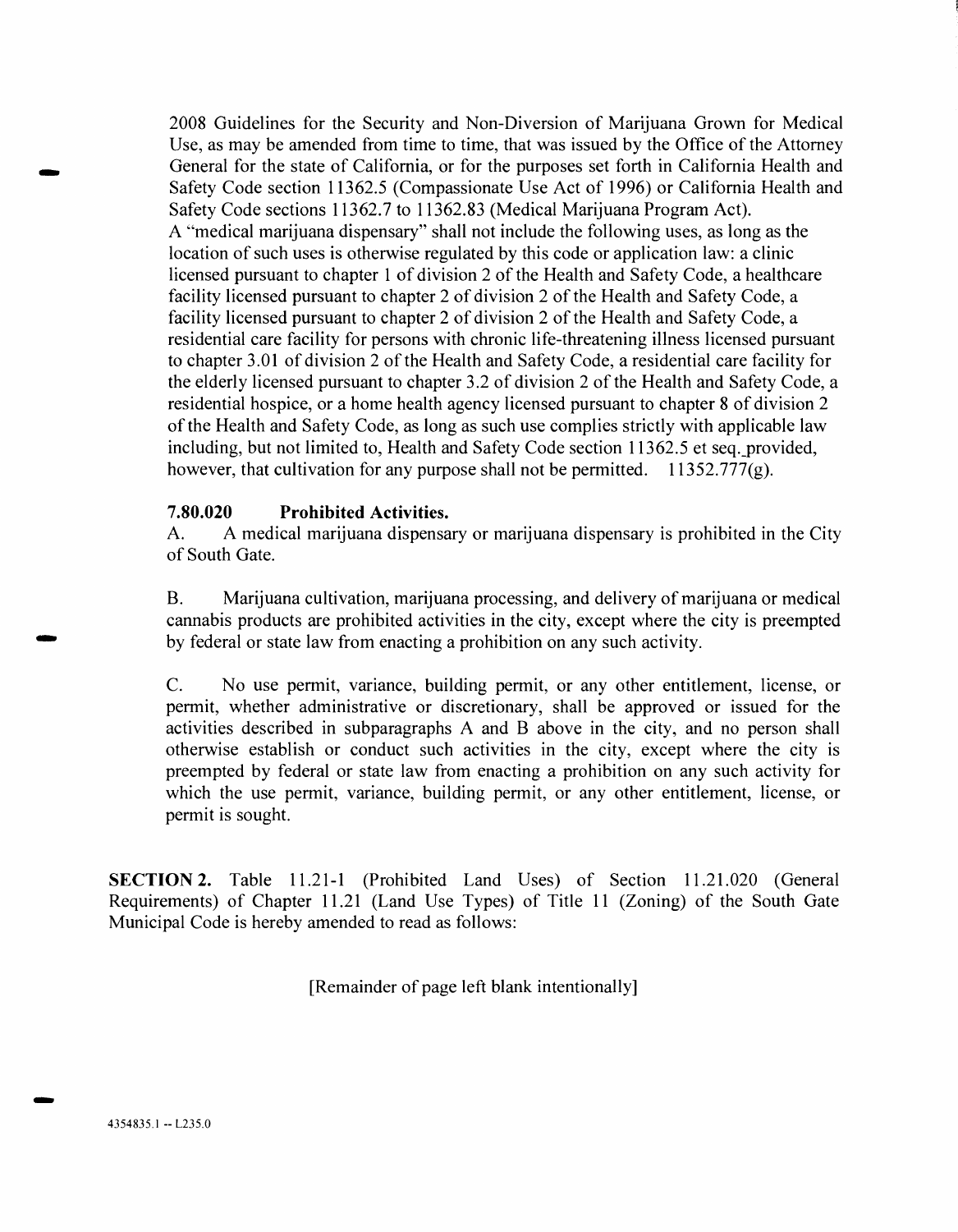| Vehicle Wrecking Yard                 | Marijuana Dispensary/Cultivation/<br>Processing/Distribution |
|---------------------------------------|--------------------------------------------------------------|
| Cyber Cafe                            | Nitrocellulose Products,<br>Manufacture of                   |
| Dairy                                 | <b>Rendering Plant</b>                                       |
| Dead Animal Reduction or Dumping      | Slaughterhouse                                               |
| Distillation of Bones                 | Smelting                                                     |
| <b>Garbage Processing</b>             | Stockyard/Feeding Pen                                        |
| <b>Gas Manufacture</b>                | Swap Meet/Flea Market                                        |
| Glue Manufacture                      | Tannery                                                      |
| <b>Explosives Manufacture/Storage</b> | Unlawful Use                                                 |
| Junkyard                              |                                                              |

### **Table 11.21-1 Prohibited Land** Uses

Note: See Chapter 11.60 (Definitions) for definitions of these land use terms.

**SECTION 3.** Tables 11.21-3 (Allowed Land Uses, Urban Mixed—Use Zones) and 11.21-4 (Commercial Industrial Zones Allowed Land Uses) of Section 11.21.030 (Land Use Permission Tables) of Chapter 11.21 (Land Use Types) of Title 11 (Zoning) of the South Gate Municipal Code are hereby amended to read as follows:

| Table 11.21-3 Allowed Land Uses, Urban Mixed-Use Zones |  |
|--------------------------------------------------------|--|
|--------------------------------------------------------|--|

| <b>LAND USE TYPE</b>                                | TV                      | IF        | cc                      | CDR1 | CDR <sub>2</sub>          | <b>UN</b>                 | <b>MS</b> | Additional<br><b>Use</b><br><b>Regulations</b> |
|-----------------------------------------------------|-------------------------|-----------|-------------------------|------|---------------------------|---------------------------|-----------|------------------------------------------------|
| <b>RESIDENTIAL</b><br><b>USES</b>                   |                         |           |                         |      |                           |                           |           |                                                |
| <b>Accessory Structure</b>                          | A-U                     | A-U       | A-U                     | A-U  | $A-U$                     | $A-U$                     | $A-U$     | 11.43                                          |
| Child Day Care Facility,<br>Small Family Home       | P                       | P         | P                       | P    | P                         | P                         | $2-P$     | 11.40.050                                      |
| Child Day Care Facility,<br>Large Family Home (A-P) | P                       | P         | P                       | P    | P                         | P                         | $2-P$     | 11.40.050                                      |
| Emergency Shelter (A-P)                             | $\overline{\mathbf{x}}$ | <b>PX</b> | $\overline{\mathsf{x}}$ | X    | $\boldsymbol{\mathsf{x}}$ | $\boldsymbol{\mathsf{x}}$ | X         |                                                |
| Live/Work Unit (A-P)                                | P                       | P         | P                       | P    | P                         | P                         | P         | 11.23;<br>11.40.090:<br>11.33.080              |
| Mixed-Use (A-P)                                     | P                       | P         | P                       | P    | P                         | P                         | P         | 11.23:<br>11.25.080;<br>11.33.080              |
| Multi-Family Residential<br>$(A-P)$                 | P                       | P         | $2-P$                   | P    | P                         | P                         | $2-P$     | 11.25.080,<br>11.33.090                        |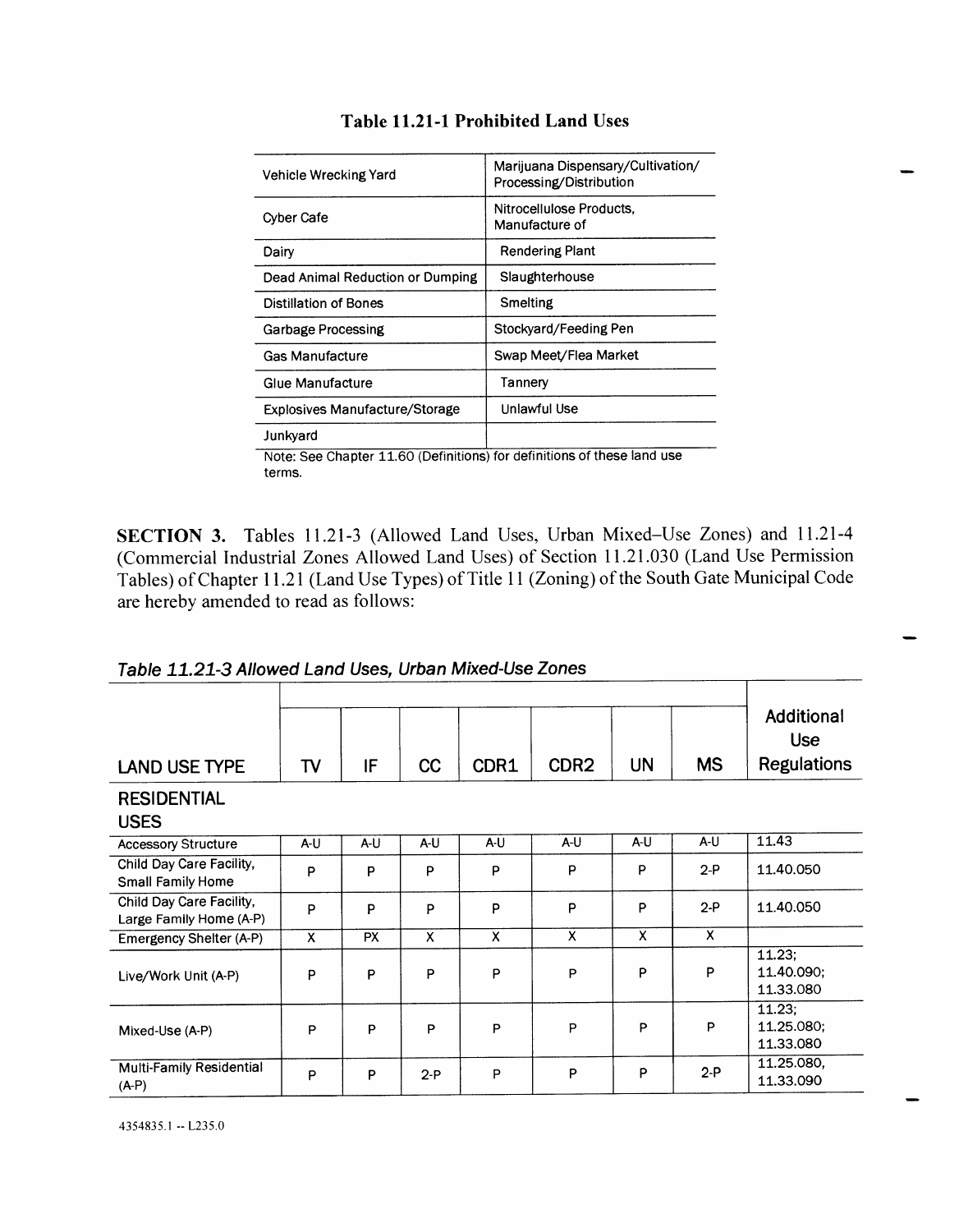| <b>LAND USE TYPE</b>                                  | T <sub>V</sub>          | IF                      | <b>CC</b>               | CDR1                      | CDR <sub>2</sub> | <b>UN</b>               | <b>MS</b>               | Additional<br><b>Use</b><br><b>Regulations</b>            |
|-------------------------------------------------------|-------------------------|-------------------------|-------------------------|---------------------------|------------------|-------------------------|-------------------------|-----------------------------------------------------------|
|                                                       |                         |                         |                         |                           |                  |                         |                         | 11.40.190 and                                             |
| Single Room Occupancy<br>Apartments (A-P)             | X                       | P                       | X                       | $\boldsymbol{\mathsf{X}}$ | X                | P                       | X                       | consistent with<br>the General Plan<br>Housing<br>Element |
| <b>Supportive Housing</b><br>$(A-P)$ *                | P                       | P                       | <b>CUP</b>              | P                         | P                | <b>CUP</b>              | X                       | <b>[THIS LAND USE</b><br><b>CATEGORY IS</b>               |
| <b>Transitional Housing</b><br>$(A-P)*$               | P                       | P                       | <b>CUP</b>              | P                         | P                | <b>CUP</b>              | $2-P$                   | <b>ITHIS LAND USE</b><br><b>CATEGORY IS</b>               |
| <b>Residential Care</b><br>Facilities, Small          | P                       | P                       | $2-P$                   | P                         | P                | P                       | $2-P$                   | 11.25.080,<br>11.33.090                                   |
| <b>Residential Care</b><br>Facilities, Large          | P                       | P                       | $2-P$                   | P                         | P                | $P(A-P)$                | $2-P(A-P)$              | 11.25.080,<br>11.33.090                                   |
| RECREATION, EDUCATION, PUBLIC ASSEMBLY<br><b>USES</b> |                         |                         |                         |                           |                  |                         |                         |                                                           |
| <b>Community Assembly</b>                             | <b>CUP</b>              | <b>CUP</b>              | <b>CUP</b>              | <b>CUP</b>                | <b>CUP</b>       | <b>CUP</b>              | <b>CUP</b>              | 11.40.060                                                 |
| Library/Gallery/Museum<br>$(A-P)$                     | P                       | P                       | P                       | <b>CUP</b>                | P                | <b>CUP</b>              | <b>CUP</b>              |                                                           |
| School (A-P)                                          | $\overline{\text{CUP}}$ | $\overline{\mathsf{P}}$ | $\overline{P}$          | CUP                       | $\overline{P}$   | $\overline{P}$          | CUP                     |                                                           |
| <b>College, Industrial Trades</b><br>(D)              | X                       | <b>CUP</b>              | X                       | <b>CUP</b>                | <b>CUP</b>       | <b>CUP</b>              | X                       |                                                           |
| College, Non-Traditional<br>Campus (A-P)              | <b>CUP</b>              | P                       | <b>CUP</b>              | P                         | P                | <b>CUP</b>              | 2-CUP                   |                                                           |
| College, Traditional<br>Campus (D)                    | X                       | <b>CUP</b>              | <b>CUP</b>              | X                         | <b>CUP</b>       | X                       | X                       |                                                           |
| PARKS/PLAZAS/OPEN SPACE USES                          |                         |                         |                         |                           |                  |                         |                         |                                                           |
| Outdoor Amphitheater (D)                              | P                       | P                       | $\overline{P}$          | $\overline{\mathsf{x}}$   | $\overline{x}$   | $\overline{\mathsf{x}}$ | P                       |                                                           |
| Parks/Recreation<br>Facility, Limited                 | P                       | P                       | P                       | P                         | P                | P                       | P                       |                                                           |
| Parks/Recreation<br>Facility, Full (A-P)              | <b>CUP</b>              | P                       | P                       | P                         | P                | P                       | <b>CUP</b>              |                                                           |
| Public/Community<br>Garden (A-P)(1)                   | P                       | P                       | P                       | P                         | P                | P                       | P                       |                                                           |
| CIVIC/INSTITUTIONAL<br><b>USES</b>                    |                         |                         |                         |                           |                  |                         |                         |                                                           |
| Adult Day Care Center,<br>General                     | <b>CUP</b>              | <b>CUP</b>              | <b>CUP</b>              | P                         | <b>CUP</b>       | P                       | P                       | P                                                         |
| <b>Adult Day Care Center,</b><br>Limited              | P                       | P                       | P                       | P                         | P                | P                       | P                       |                                                           |
| Child Day Care Facility,<br>Day Care Center(A-P)      | P                       | P                       | P                       | XP                        | P                | P                       | P                       | 11.40.050                                                 |
| <b>Commercial Training</b><br>Center                  | X                       | X                       | X                       | X                         | P                | <b>CUP</b>              | X                       |                                                           |
| Hospital (D)                                          | $\overline{P}$          | $\overline{P}$          | $\overline{\text{CUP}}$ | $\overline{P}$            | CUP              | $\overline{\mathsf{P}}$ | $\overline{\mathsf{x}}$ |                                                           |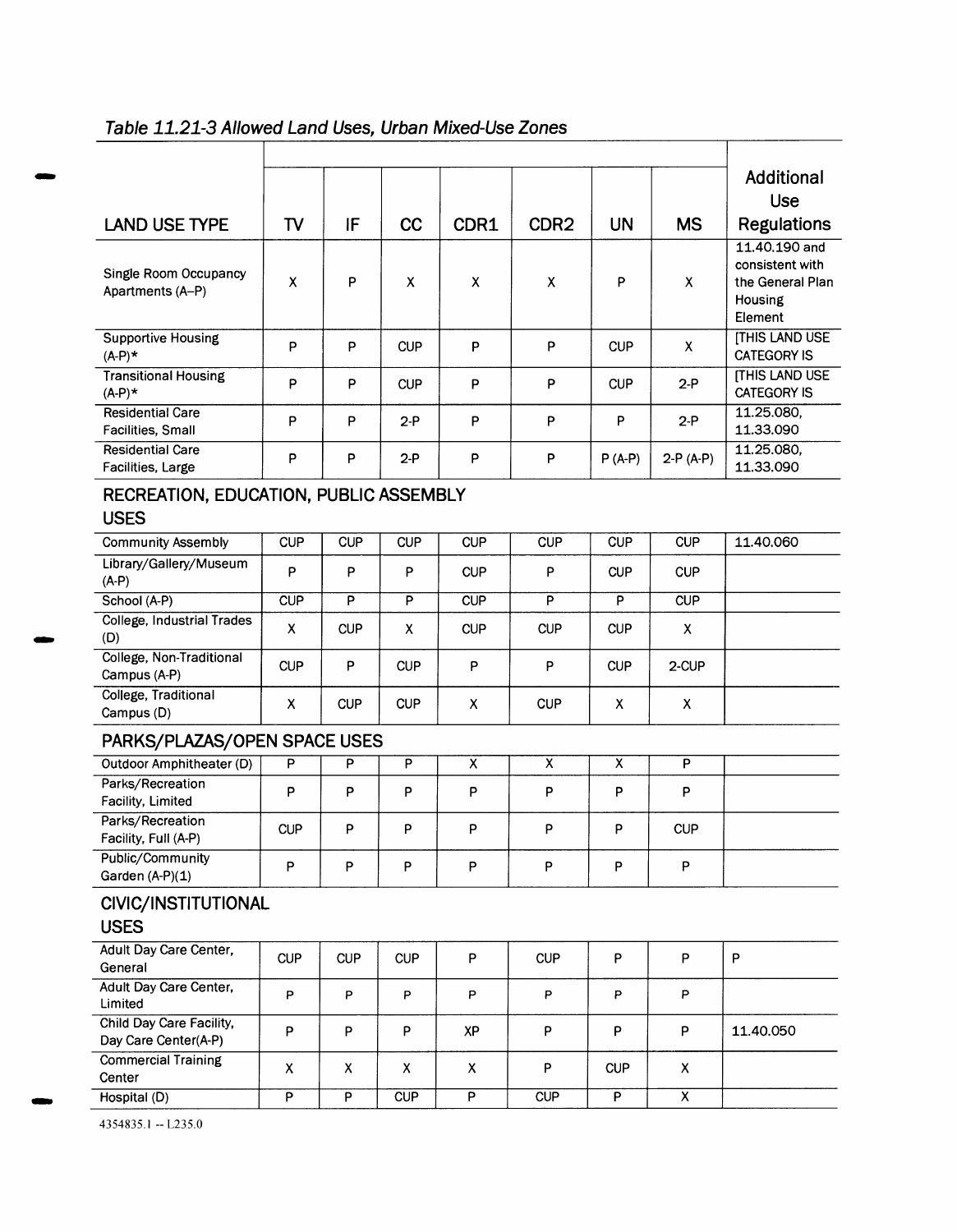|                                                                                      |                |                         |                   |                         |                         |                           |                         | <b>Additional</b><br><b>Use</b> |  |  |  |
|--------------------------------------------------------------------------------------|----------------|-------------------------|-------------------|-------------------------|-------------------------|---------------------------|-------------------------|---------------------------------|--|--|--|
| <b>LAND USE TYPE</b>                                                                 | TV             | IF                      | <b>CC</b>         | CDR1                    | CDR <sub>2</sub>        | <b>UN</b>                 | <b>MS</b>               | <b>Regulations</b>              |  |  |  |
| Institution (D)                                                                      | CUP            | P                       | P                 | P                       | P                       | P                         | $2-P$                   |                                 |  |  |  |
| <b>Funeral Home/Mortuary</b>                                                         | CUP            | CUP                     | CUP               | $\overline{\mathsf{P}}$ | CUP                     | $\overline{\mathsf{P}}$   | $\mathsf{x}$            |                                 |  |  |  |
| PUBLIC / UTILITY / ENERGY USES                                                       |                |                         |                   |                         |                         |                           |                         |                                 |  |  |  |
| Antenna/Communication<br>s Equipment, Stand Alone<br><b>Accessory Attachment</b>     | <b>CUP</b>     | <b>CUP</b>              | <b>CUP</b>        | <b>CUP</b>              | <b>CUP</b>              | <b>CUP</b>                | x                       |                                 |  |  |  |
| Antenna/Communication<br>s Equipment, Integrated<br>into Original Building<br>Design | P              | P                       | P                 | P                       | P                       | P                         | P                       |                                 |  |  |  |
| <b>Fire/Police Substation</b>                                                        | P              | $\overline{\mathsf{P}}$ | P                 | $\overline{P}$          | P                       | $\overline{P}$            | CUP                     |                                 |  |  |  |
| <b>Utility</b><br>Metering/Distribution                                              | <b>CUP</b>     | <b>CUP</b>              | X                 | X                       | x                       | X                         | X                       |                                 |  |  |  |
| <b>Parking Facility</b>                                                              | <b>CUP</b>     | <b>CUP</b>              | <b>CUP</b>        | <b>CUP</b>              | <b>CUP</b>              | <b>CUP</b>                | <b>CUP</b>              | Public or Private,<br>11.33     |  |  |  |
| Public/Government<br><b>Building</b>                                                 | P              | P                       | P                 | P                       | P                       | P                         | P                       |                                 |  |  |  |
| <b>Power Distribution</b><br>Substation                                              | X              | <b>CUP</b>              | х                 | <b>CUP</b>              | <b>CUP</b>              | X                         | X                       |                                 |  |  |  |
| Public Utility, Structure or<br>Yard                                                 | <b>CUP</b>     | <b>CUP</b>              | <b>CUP</b>        | <b>CUP</b>              | <b>CUP</b>              | $\mathsf{x}$              | X                       |                                 |  |  |  |
| Renewable Energy<br>System, Building<br>Mounted (A-P)                                | P              | P                       | P                 | P                       | P                       | P                         | P                       | 11.40.180                       |  |  |  |
| <b>Renewable Energy</b><br>System, Stand Alone<br>Ground Mounted (D)                 | X              | <b>CUP</b>              | X                 | X                       | X                       | $\boldsymbol{\mathsf{X}}$ | X                       | 11.40.180                       |  |  |  |
| <b>Transit Station/Stop</b>                                                          | $\overline{P}$ | P                       | $\overline{P}$    | $\overline{P}$          | $\overline{P}$          | P                         | $\overline{P}$          |                                 |  |  |  |
| OFFICE / RESEARCH & DEVELOPMENT (R&D) USES                                           |                |                         |                   |                         |                         |                           |                         |                                 |  |  |  |
| <b>Research &amp; Development</b>                                                    | P              | P                       | P                 | P                       | $\overline{\mathsf{P}}$ | $\overline{x}$            | $\overline{\mathsf{x}}$ |                                 |  |  |  |
| <b>Business Services.</b><br>pedestrian oriented                                     | P              | P                       | P                 | P                       | P                       | P                         | P                       | (<6,000 s.f.)                   |  |  |  |
| <b>Business Support</b><br>Services                                                  | P              | P                       | <b>CUP</b>        | <b>CUP</b>              | <b>CUP</b>              | P                         | $2-P$                   | $($ < 12,000 s.f.)              |  |  |  |
| <b>Business Support</b><br>Services                                                  | P              | P                       | <b>CUP</b><br>(2) | CUP(2)                  | CUP(2)                  | P                         | <b>CUP</b>              | (>12,000 s.f.)                  |  |  |  |
| <b>Medical Services,</b><br>Clinic/Urgent Care                                       | <b>CUP</b>     | $P(A-P)$                | <b>CUP</b>        | <b>CUP</b>              | <b>CUP</b>              | X.                        | $2$ -CUP $(3)$          |                                 |  |  |  |
| <b>Medical Services.</b><br>Medical/Dental/Holistic                                  | P              | P                       | $2-P$             | P                       | P                       | P                         | <b>CUP</b>              |                                 |  |  |  |
| <b>Medical Services,</b><br><b>Extended Care</b>                                     | P              | P                       | $2-P$             | $2-P$                   | $2-P$                   | X                         | X                       |                                 |  |  |  |
| Office, Processing                                                                   | $2-P$          | $\overline{\mathsf{P}}$ | $2-P$             | $2-P$                   | $2-P$                   | $2-P$                     | $2-P$                   |                                 |  |  |  |
| Office,<br>Professional/Admin                                                        | P              | $\sf P$                 | P                 | P                       | $\sf P$                 | P                         | P                       |                                 |  |  |  |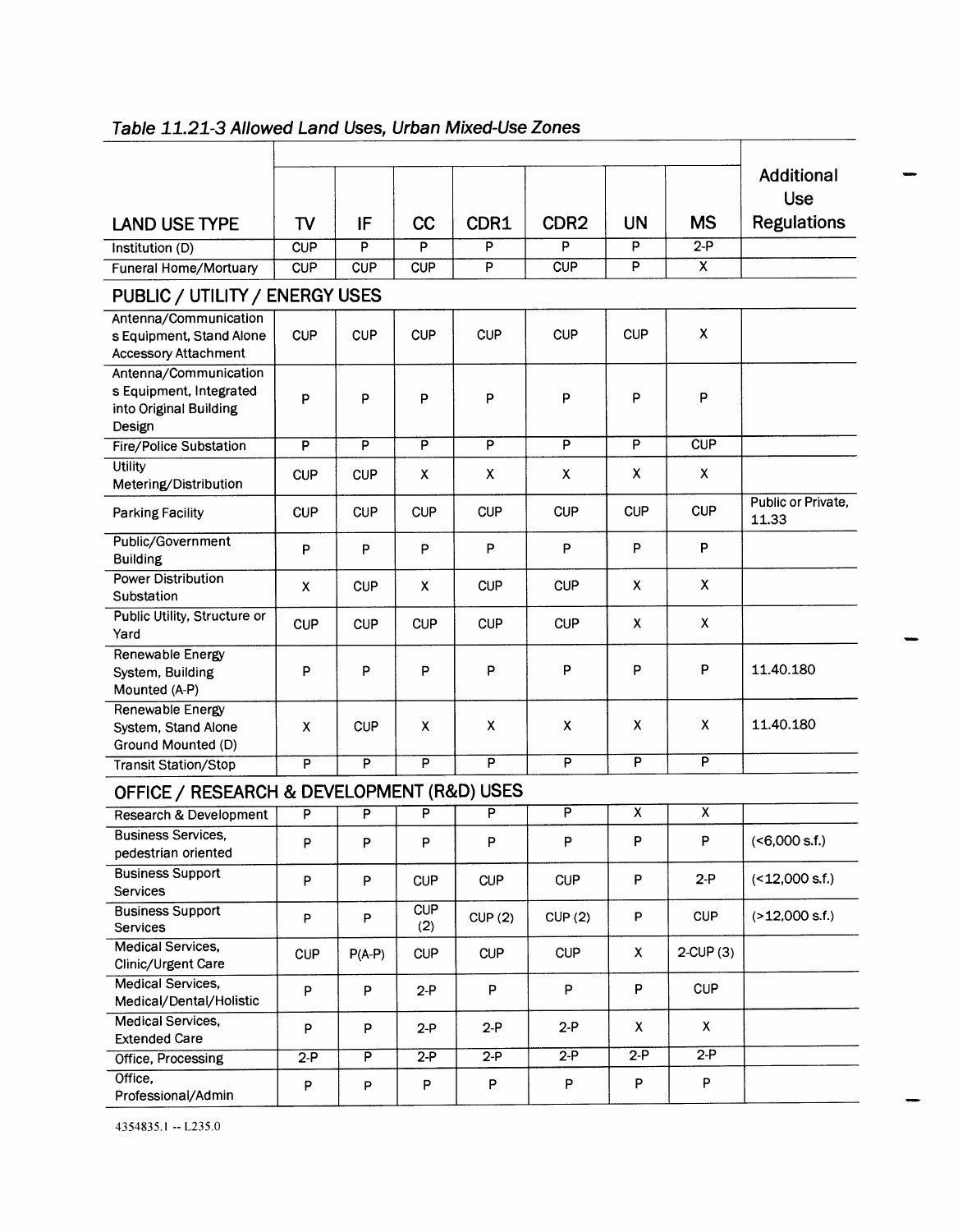|                                                                                   |                         |                         |                         |                |                         |                           |                         | Additional<br><b>Use</b>                     |
|-----------------------------------------------------------------------------------|-------------------------|-------------------------|-------------------------|----------------|-------------------------|---------------------------|-------------------------|----------------------------------------------|
| <b>LAND USE TYPE</b>                                                              | TV                      | IF                      | cc                      | CDR1           | CDR <sub>2</sub>        | <b>UN</b>                 | <b>MS</b>               | <b>Regulations</b>                           |
| Office, Service                                                                   | P                       | $\overline{P}$          | $\overline{P}$          | $\overline{P}$ | P                       | P                         | $\overline{P}$          |                                              |
| <b>ENTERTAINMENT/LODGING USES</b>                                                 |                         |                         |                         |                |                         |                           |                         |                                              |
| <b>Banquet Facility/Catering</b>                                                  | P                       | P                       | <b>CUP</b><br>(2)       | CUP(2)         | CUP(2)                  | X                         | X                       |                                              |
| Bed & Breakfast/Inn                                                               | $\overline{\mathsf{P}}$ | $\overline{\mathsf{x}}$ | $\overline{\mathsf{P}}$ | P              | $\overline{P}$          | $\overline{\mathsf{x}}$   | $\overline{P}$          |                                              |
| Commercial<br>Entertainment                                                       | <b>CUP</b>              | <b>CUP</b>              | <b>CUP</b>              | <b>CUP</b>     | <b>CUP</b>              | <b>CUP</b>                | <b>CUP</b>              |                                              |
| Commercial Recreation,<br>Indoor                                                  | P                       | <b>CUP</b>              | <b>CUP</b>              | P              | P                       | P                         | <b>CUP</b>              |                                              |
| <b>Commercial Recreation,</b><br>Outdoor                                          | <b>CUP</b>              | <b>CUP</b>              | <b>CUP</b>              | <b>CUP</b>     | <b>CUP</b>              | <b>CUP</b>                | <b>CUP</b>              |                                              |
| Hotel (D)                                                                         | P                       | $\overline{P}$          | P                       | CUP            | $\overline{\text{CUP}}$ | CUP                       | CUP                     | 11.40.080                                    |
| Live Entertainment                                                                | <b>CUP</b>              | <b>CUP</b>              | <b>CUP</b>              | <b>CUP</b>     | <b>CUP</b>              | <b>CUP</b>                | <b>CUP</b>              |                                              |
| Motel                                                                             | CUP                     | CUP                     | CUP                     | <b>CUP</b>     | CUP                     | <b>CUP</b>                | <b>CUP</b>              | 11.40.150                                    |
| Theater                                                                           | P                       | P                       | P                       | P              | $\overline{P}$          | P                         | <b>CUP</b>              |                                              |
| <b>COMMERCIAL USES</b>                                                            |                         |                         |                         |                |                         |                           |                         |                                              |
| Adult-Oriented<br>Establishments                                                  | X                       | XP                      | X                       | X              | X.                      | x                         | X                       | 11.41                                        |
| Alcohol Sales, As Part of a                                                       | <b>CUP</b>              | CUP                     | CUP                     | CUP            | CUP                     | CUP                       | $\overline{\text{CUP}}$ | 11.42                                        |
| Restaurant (4)                                                                    | $(A-U)$                 | $(A-U)$                 | $(A-U)$                 | $(A-U)$        | $(A-U)$                 | $(A-U)$                   | $(A-U)$                 |                                              |
| Alcohol Sales, As Part of a<br>Bar/Tavern/Nightclub/<br>Lounge $(4)$              | X                       | <b>CUP</b>              | X                       | <b>CUP</b>     | <b>XCUP</b>             | <b>XCUP</b>               | <b>CUP</b>              | 11.42                                        |
| Alcohol Sales, Off<br>Sale/Mini-mart                                              | <b>CUP</b><br>(A-U)     | CUP<br>$(A-U)$          | X                       | X              | CUP<br>$(A-U)$          | CUP<br>$(A-U)$            | CUP<br>(A-U)            | 11.42<br><5,000 s.f.                         |
| Alcohol Sales, Off Sale,<br>As an Accessory Use to<br><b>Retail Establishment</b> | <b>CUP</b>              | <b>CUP</b>              | <b>CUP</b>              | <b>CUP</b>     | <b>CUP</b>              | <b>CUP</b>                | <b>CUP</b>              | 11.42                                        |
| Alcohol Sales, Off Sale,<br>Large Retail                                          | X                       | <b>XCUP</b>             | x                       | <b>CUP</b>     | <b>CUP</b>              | <b>CUP</b>                | <b>CUP</b>              | 11.42                                        |
| Alcohol Sales/Liquor<br>Store                                                     | х                       | <b>XCUP</b>             | XX                      | <b>CUP</b>     | <b>CUP</b>              | <b>XCUP</b>               | <b>XCUP</b>             | 11.42                                        |
| Ambulance/Patrol/Dispa<br>tch Service (A-P)                                       | X                       | P                       | X                       | 2-CUP          | 2-CUP                   | X                         | X                       |                                              |
| Animal Sales and<br>Services, Veterinary<br>Hospitals                             | <b>CUP</b>              | <b>CUP</b>              | X                       | <b>CUP</b>     | <b>CUP</b>              | X                         | X                       |                                              |
| Animal Sales and<br>Services, all other                                           | <b>CUP</b>              | P                       | <b>CUP</b>              | P              | P                       | $\boldsymbol{\mathsf{X}}$ | $\pmb{\mathsf{X}}$      |                                              |
| Assembly & Repair,<br>Appliances/Furniture,<br>Repair                             | $\pmb{\mathsf{X}}$      | P                       | $\pmb{\mathsf{X}}$      | P              | P                       | <b>CUP</b>                | X                       |                                              |
| <b>ATM</b>                                                                        | P                       | P                       | P                       | P              | P                       | P                         | P                       | Drive-through<br>ATMs, see<br>"Drive-Through |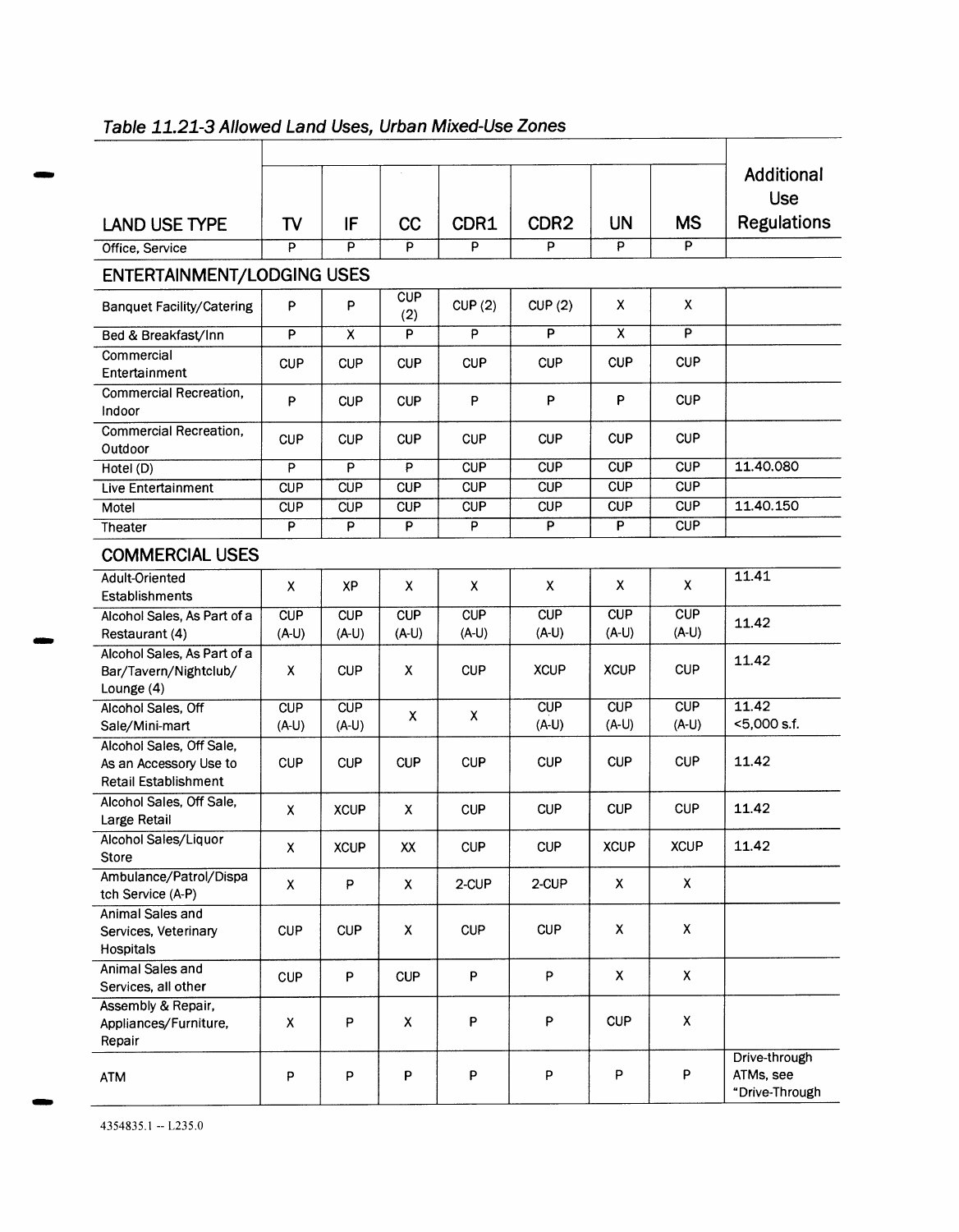|                                                                       |                         |                                         |                      |                          |                          |                         |                           | Additional<br>Use                         |
|-----------------------------------------------------------------------|-------------------------|-----------------------------------------|----------------------|--------------------------|--------------------------|-------------------------|---------------------------|-------------------------------------------|
| <b>LAND USE TYPE</b>                                                  | TV                      | IF                                      | cc                   | CDR1                     | CDR <sub>2</sub>         | <b>UN</b>               | <b>MS</b>                 | <b>Regulations</b>                        |
|                                                                       |                         |                                         |                      |                          |                          |                         |                           | Service"                                  |
| <b>Check Cashing</b>                                                  | $\overline{\mathsf{x}}$ | X                                       | $\overline{\sf x}$   | CUP                      | CUP                      | $\overline{\mathsf{x}}$ | $\overline{\mathsf{x}}$   |                                           |
| Cyber Cafes (A-U)                                                     | $\overline{\mathsf{x}}$ | $\overline{\mathsf{x}}$                 | $\overline{\sf x}$   | $\overline{x}$           | $\overline{\mathsf{x}}$  | $\overline{\sf x}$      | $\overline{\mathsf{x}}$   | 11.40.100                                 |
| Drive-Through Service<br>(D)(5)(6)                                    | <b>CUP</b>              | P                                       | <b>CUP</b>           | $\mathsf{P}$             | P                        | <b>CUP</b>              | <b>CUP</b>                | Section<br>11.40.220                      |
| Dry Cleaning/Laundry,<br>Agency                                       | $\mathsf{P}$            | P                                       | P                    | P                        | P                        | P                       | P                         |                                           |
| Dry Cleaning/Laundry,<br>Plant                                        | X                       | P                                       | X                    | X                        | X                        | X                       | $\pmb{\times}$            |                                           |
| Food Market/Specialty<br>Market                                       | $\sf P$                 | P                                       | P                    | P                        | P                        | P                       | P                         |                                           |
| Gold, Semi-Precious,<br><b>Precious Metal Buying</b><br><b>Stores</b> | $\pmb{\mathsf{X}}$      | <b>CUP</b>                              | X                    | <b>CUP</b>               | <b>CUP</b>               | <b>CUP</b>              | <b>CUP</b>                | 11.40.110                                 |
| E-cigarettes/Vapor/<br>Smoke Shops/Hookah                             | Χ                       | P                                       | <b>PX</b>            | PX                       | P                        | P                       | <b>PX</b>                 | 11.40.130                                 |
| Massage Establishment                                                 | X                       | X                                       | X                    | <b>CUP</b>               | <b>CUP</b>               | <b>XCUP</b>             | X                         | 11.40.140                                 |
| Merchandising Centers,<br>Indoor                                      | X                       | P                                       | x                    | X                        | P                        | X                       | $\pmb{\times}$            |                                           |
| Marijuana Dispensary/<br>Cultivation/Processing/<br>Distribution      | X                       | X                                       | X                    | X                        | X                        | X.                      | $\boldsymbol{\mathsf{X}}$ |                                           |
| Motorcycle Parts/<br><b>Accessory Sales</b>                           | X                       | P                                       | X                    | P                        | P                        | P                       | X                         |                                           |
| Neighborhood<br>Market/Convenience<br>Store                           | P                       | P                                       | P                    | P                        | P                        | P                       | P(14)                     | 11.42                                     |
| Outdoor Dining/Seating<br>(A) (7)(8)                                  | P                       | P                                       | P                    | P                        | P                        | P                       | P                         | 11.40.160;<br>11.23.050;<br>11.23.070 (E) |
| Outdoor Vending,<br>Carts/Kiosks                                      | CUP                     | <b>CUP</b><br>$(7, 8, 15)$ $(7, 8, 15)$ | CUP<br>(7, 8,<br>15) | <b>CUP</b><br>(7, 8, 15) | <b>CUP</b><br>(7, 8, 15) | CUP<br>(7, 8,<br>15)    | <b>CUP</b><br>(7, 8, 15)  |                                           |
| Personal Services,<br>General                                         | P                       | P                                       | P                    | P                        | P                        | P                       | P                         |                                           |
| Personal Services,<br>Fitness/Health Facility                         | P                       | P                                       | P                    | P                        | P                        | P                       | P                         |                                           |
| Personal Services,<br>Fortune Palm & Card<br>Reader                   | $\pmb{\mathsf{X}}$      | X                                       | X                    | P                        | P                        | <b>XP</b>               | P                         | 11.40.170                                 |
| Personal Services,<br>Instructional                                   | <b>CUP</b>              | P                                       | P                    | P                        | P                        | P                       | P                         |                                           |
| Repair, Fix-it<br>Shop/Footwear/Garment<br>s                          | P                       | P                                       | P                    | P                        | P                        | P                       | P                         |                                           |
| Restaurant, Dine In and                                               | $\overline{P}$          | $\overline{P}$                          | $\overline{P}$       | $\overline{P}$           | $\overline{P}$           | $\overline{P}$          | $\overline{\mathsf{P}}$   |                                           |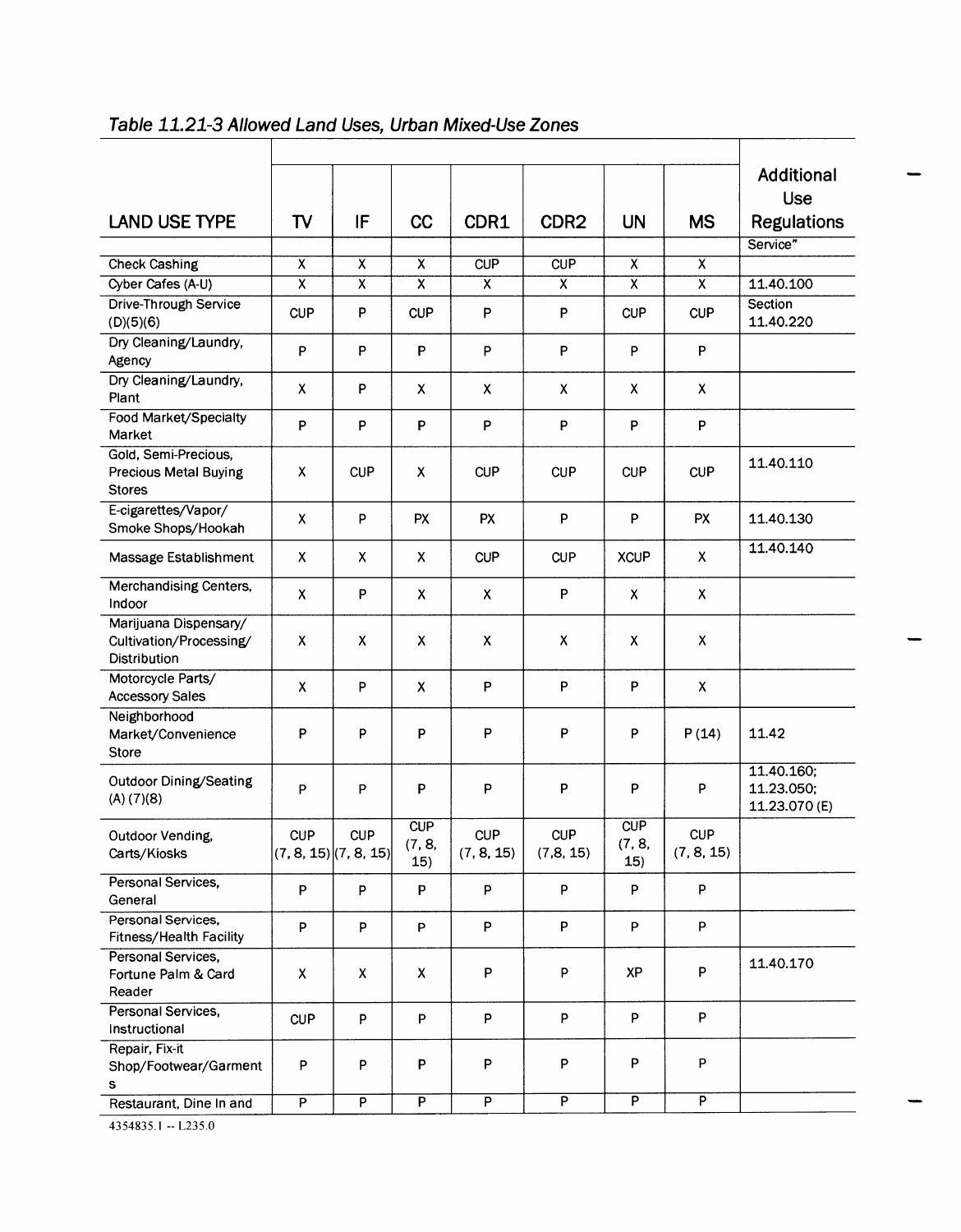|                                                                 |                         |                           |                           |                         |                  |                           |                         | Additional<br><b>Use</b>   |
|-----------------------------------------------------------------|-------------------------|---------------------------|---------------------------|-------------------------|------------------|---------------------------|-------------------------|----------------------------|
| <b>LAND USE TYPE</b>                                            | TV                      | IF                        | cc                        | CDR1                    | CDR <sub>2</sub> | <b>UN</b>                 | <b>MS</b>               | <b>Regulations</b>         |
| Take Out (without alcohol<br>$sales$ $(15)$                     |                         |                           |                           |                         |                  |                           |                         |                            |
| Restaurant,<br>Drive-Through (5) (6)                            | X                       | <b>CUP</b><br>(10)        | <b>CUP</b>                | CUP<br>(11)             | CUP<br>(12)      | CUP<br>(13)               | X                       | 11.40.220                  |
| Retail Sales, General                                           | P(9)                    | P(10)                     | P                         | P                       | P(12)            | P(13)                     | P(14)                   | $(≤25,000$ s.f.);<br>11.23 |
| Retail Sales, Large<br>Format                                   | X                       | P                         | X                         | X                       | x                | X.                        | x                       | (>25,000 s.f.)<br>11.23    |
| Retail Sales, Used/Pawn                                         | $\mathsf{X}$            | X                         | X                         | <b>CUP</b>              | <b>CUP</b>       | CUP<br>(13)               | X                       |                            |
| Tattoo/Body Modification                                        | X                       | X                         | X                         | <b>CUP</b>              | <b>CUP</b>       | XP                        | $\pmb{\chi}$            | 11.40.200                  |
| <b>RECYCLING FACILITIES (2)</b>                                 |                         |                           |                           |                         |                  |                           |                         | Chapter 11.44              |
| Mobile Recycling Unit                                           | <b>CUP</b>              | <b>CUP</b>                | X.                        | <b>CUP</b>              | <b>CUP</b>       | <b>CUP</b>                | X                       |                            |
| <b>Reverse Vending</b><br>Machines, Bulk (17)                   | $P(A-U)$                | $P(A-U)$                  | $P(A-U)$                  | $P(A-U)$                | $P(A-U)$         | $P(A-U)$                  | $P(A-U)$                | 11.44.070                  |
| <b>Reverse Vending</b><br>Machines, Standard (17)               | $P(A-U)$                | $P(A-U)$                  | $P(A-U)$                  | $P(A-U)$                | $P(A-U)$         | $P(A-U)$                  | X                       | 11.44.070                  |
| Recycling/Collections<br>Facilities, Small                      | <b>CUP</b>              | <b>CUP</b>                | <b>CUP</b>                | <b>CUP</b>              | <b>CUP</b>       | <b>CUP</b>                | X                       | 11.44.080                  |
| Recycling/Collections<br>Facilities, Large                      | X                       | <b>CUP</b>                | X                         | <b>CUP</b>              | <b>CUP</b>       | X                         | X                       | 11.44.090                  |
| <b>VEHICLE SALES/REPAIR USES (2)</b>                            |                         |                           |                           |                         |                  |                           |                         |                            |
| <b>Vehicle Fueling Station</b>                                  |                         | <b>CUP</b>                |                           |                         |                  | <b>CUP</b>                |                         |                            |
| $(A-P)$                                                         | X                       | (10)                      | <b>CUP</b>                | <b>CUP</b>              | <b>CUP</b>       | (13)                      | <b>CUP</b>              | 11.45                      |
| Vehicle Sales,<br>New/Other/Used                                | X                       | <b>CUP</b>                | X                         | <b>CUP</b>              | <b>CUP</b>       | $\boldsymbol{\mathsf{X}}$ | X                       |                            |
| <b>Vehicle Rentals</b>                                          | CUP                     | $\boldsymbol{\mathsf{X}}$ | CUP                       | <b>CUP</b>              | <b>CUP</b>       | X                         | X                       |                            |
| Vehicle Services, Limited<br>Repair                             | х                       | <b>CUP</b>                | $\boldsymbol{\mathsf{X}}$ | P                       | P                | <b>CUP</b>                | X                       |                            |
| Vehicle Services,<br>Repair/Storage                             | X                       | <b>CUP</b>                | $\pmb{\mathsf{X}}$        | <b>CUP</b>              | <b>CUP</b>       | X                         | Χ                       |                            |
| Vehicle Services,<br>Washing/Detailing                          | X                       | <b>CUP</b>                | X                         | <b>CUP</b>              | <b>CUP</b>       | <b>CUP</b>                | X                       |                            |
| Vehicle Parts Store                                             | $\overline{\mathsf{x}}$ | $\overline{x}$            | $\overline{x}$            | $\overline{\mathsf{P}}$ | $\overline{P}$   | $\overline{P}$            | $\overline{\mathsf{x}}$ |                            |
| INDUSTRIAL/MANUFACTURING                                        |                         |                           |                           |                         |                  |                           |                         |                            |
| <b>USES</b>                                                     |                         |                           |                           |                         |                  |                           |                         |                            |
| Artisan/Craft Product                                           | <b>CUP</b>              | P                         | X                         | <b>CUP</b>              | <b>CUP</b>       | <b>CUP</b>                | $\pmb{\times}$          |                            |
| Manufacturing                                                   |                         |                           |                           |                         |                  |                           |                         |                            |
| Digital arts, media, film,<br>video, TV and radio<br>production | X                       | P                         | X                         | X                       | X.               | X                         | X.                      |                            |
| Industrial Design                                               | $\overline{P}$          | $\overline{P}$            | $\overline{P}$            | $\overline{P}$          | $\overline{P}$   | $\overline{\mathsf{P}}$   | $\overline{P}$          |                            |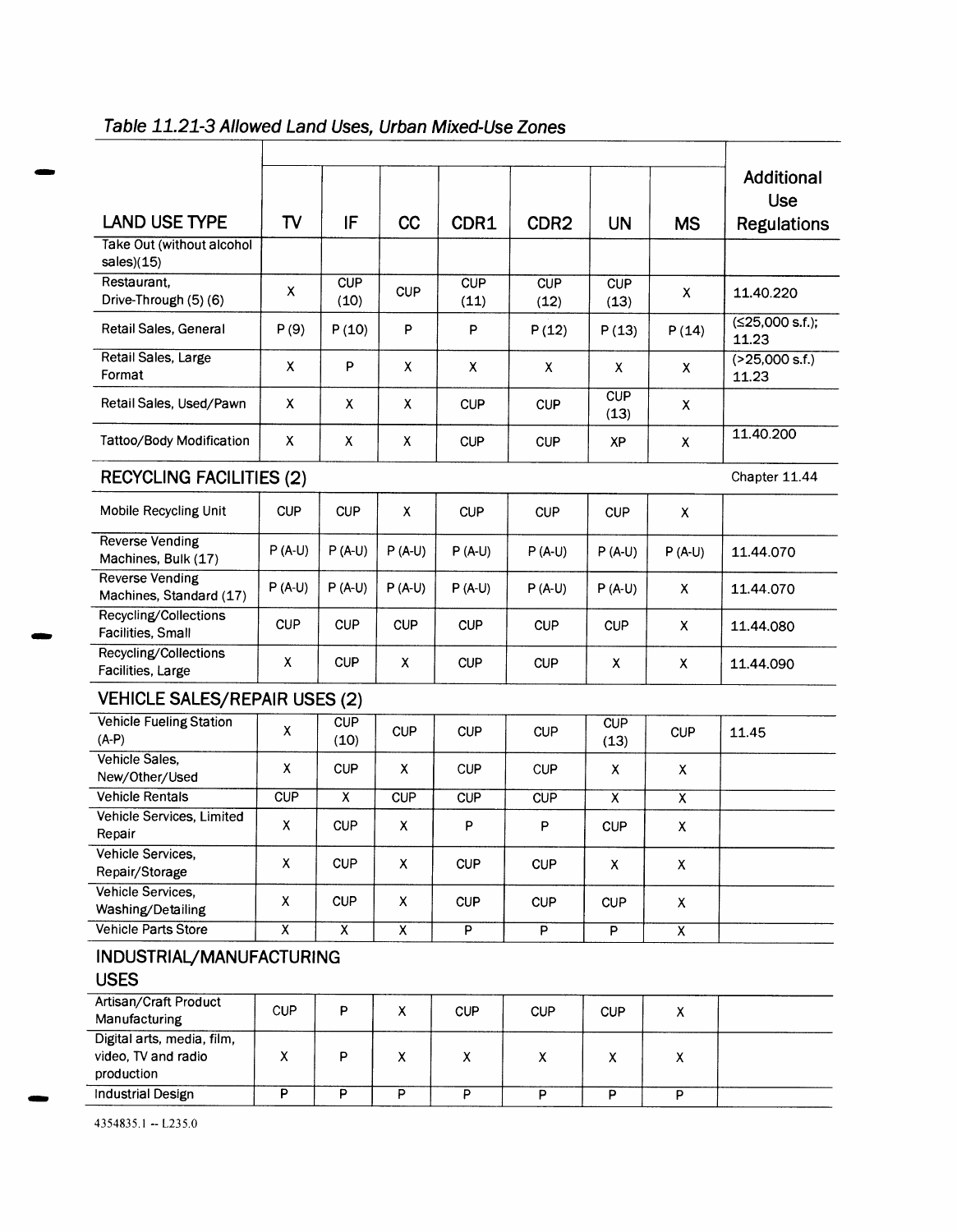| <b>LAND USE TYPE</b>                            | TV | IF                 | CC                        | CDR1       | CDR <sub>2</sub> | UN                        | <b>MS</b> | <b>Additional</b><br><b>Use</b><br><b>Regulations</b> |
|-------------------------------------------------|----|--------------------|---------------------------|------------|------------------|---------------------------|-----------|-------------------------------------------------------|
| <b>Services</b>                                 |    |                    |                           |            |                  |                           |           |                                                       |
| <b>Light Manufacturing</b>                      | χ  | P                  | χ                         | X          | X                | x                         | х         |                                                       |
| <b>Technical and Scientific</b><br>Laboratories | P  | P                  | P                         | <b>CUP</b> | <b>CUP</b>       | X                         | χ         |                                                       |
| Production of<br><b>Experimental Products</b>   | P  | P                  | χ                         | χ          | χ                | X                         | χ         |                                                       |
| Parcel Delivery Service                         | χ  | P                  | χ                         | x          | x                | $\boldsymbol{\mathsf{x}}$ | x         |                                                       |
| Warehousing                                     | χ  | <b>CUP</b><br>(18) | $\boldsymbol{\mathsf{x}}$ | х          | Х                | X                         | x         | 11.22.060                                             |

| Table 11.21-3 Allowed Land Uses, Urban Mixed-Use Zones |  |
|--------------------------------------------------------|--|
|--------------------------------------------------------|--|

[Remainder of page left blank intentionally]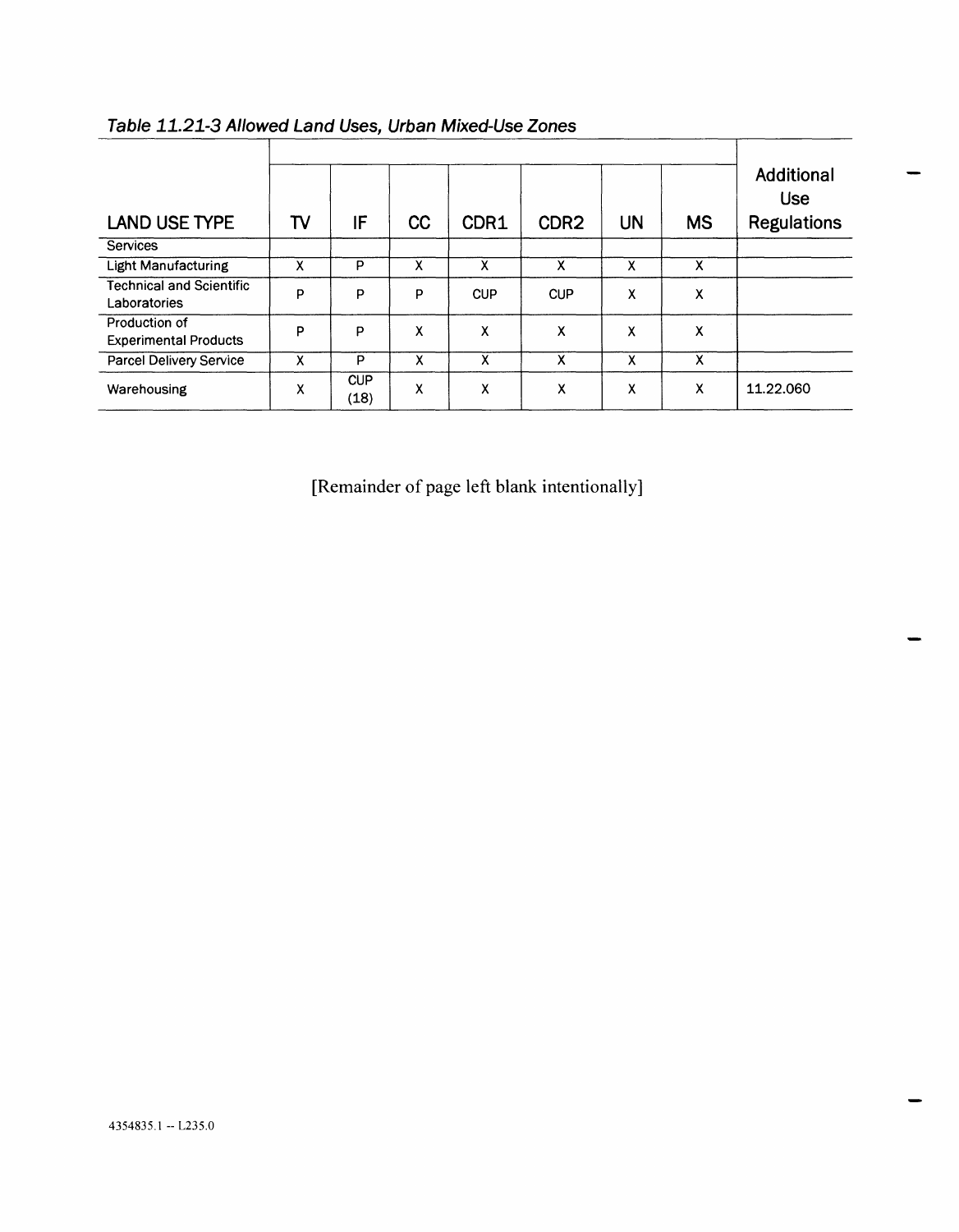|                                                                       |                | <b>ZONES</b>   |                           |                           |                                             |  |
|-----------------------------------------------------------------------|----------------|----------------|---------------------------|---------------------------|---------------------------------------------|--|
| <b>LAND USE TYPE</b>                                                  | <b>RC</b>      | $\mathsf{L}$   | <b>HI1M2</b>              | <b>HI2M3</b>              | <b>Additional Use</b><br><b>Regulations</b> |  |
| <b>RESIDENTIAL USES</b>                                               |                |                |                           |                           |                                             |  |
| Emergency Shelter (A-P)                                               | x              | X(1)           | X                         | X                         | 11.40.240 and Ordinance 2322                |  |
| Mixed-Use                                                             | <b>CUP</b>     | X              | $\overline{\mathsf{x}}$   | $\overline{\mathsf{x}}$   | 11.23; 11.25.040                            |  |
| Live/Work Unit                                                        | <b>CUP</b>     | <b>CUP</b>     | $\pmb{\chi}$              | $\pmb{\chi}$              | 11.23; 11.33.080; 11.40.090;                |  |
| Multi-Family Residential (2)                                          | <b>CUP</b>     | X              | $\pmb{\chi}$              | $\pmb{\chi}$              | 11.25.070/080; 11.33.020                    |  |
| Supportive Housing*                                                   | <b>CUP</b>     | P              | X                         | $\pmb{\chi}$              |                                             |  |
| Transitional Housing*                                                 | <b>CUP</b>     | P              | X                         | $\boldsymbol{\mathsf{x}}$ |                                             |  |
| RECREATION, EDUCATION, PUBLIC ASSEMBLY USES                           |                |                |                           |                           |                                             |  |
| College, Industrial Trades (3)                                        | X              | <b>CUP</b>     | <b>CUP</b>                | CUP                       |                                             |  |
| College, Non-Traditional Campus (D)                                   | <b>CUP</b>     | P              | X                         | X                         |                                             |  |
| <b>College, Traditional Campus</b>                                    | X              | <b>CUP</b>     | X                         | X                         |                                             |  |
| Community Assembly (3)(A-P)                                           | <b>CUP</b>     | <b>CUP</b>     | $\overline{x}$            | $\bar{\mathsf{x}}$        | 11.40.060                                   |  |
| Library/Gallery/Museum (A-P)                                          | P              | $\sf P$        | X                         | X                         |                                             |  |
| PARKS / PLAZAS / OPEN SPACE USES                                      |                |                |                           |                           |                                             |  |
| Outdoor Amphitheater (4)                                              | <b>CUP</b>     | x              | X                         | X                         |                                             |  |
| Parks/Recreation Facility, Limited (3)                                | P              | <b>CUP</b>     | $\pmb{\chi}$              | $\pmb{\mathsf{X}}$        |                                             |  |
| Parks/Recreation Facility, Full (3)                                   | P              | <b>CUP</b>     | $\pmb{\mathsf{X}}$        | X                         |                                             |  |
| Public/Community Garden (A-P) (3)                                     | P              | P              | P                         | P                         |                                             |  |
| CIVIC / INSTITUTIONAL USES                                            |                |                |                           |                           |                                             |  |
| Adult Day Care Center, General (3)                                    | <b>CUP</b>     | <b>CUP</b>     | $\boldsymbol{\mathsf{x}}$ | $\boldsymbol{\mathsf{X}}$ |                                             |  |
| Adult Day Care Center, Limited (3)                                    | <b>CUP</b>     | <b>CUP</b>     | X                         | X                         |                                             |  |
| Child Day Care Facility, Day Care<br>Center, Stand Alone Facility (3) | <b>CUP</b>     | x              | x                         | X                         | 11.40.050                                   |  |
| <b>Commercial Training Center</b>                                     | <b>CUP</b>     | <b>CUP</b>     | <b>CUP</b>                | <b>CUP</b>                |                                             |  |
| Hospitals (D)                                                         | <b>CUP</b>     | <b>CUP</b>     | <b>CUP</b>                | <b>CUP</b>                |                                             |  |
| Institutions (D)                                                      | <b>CUP</b>     | <b>CUP</b>     | <b>CUP</b>                | <b>CUP</b>                |                                             |  |
| Funeral Homes/Mortuary                                                | <b>CUP</b>     | P              | <b>CUP</b>                | <b>CUP</b>                |                                             |  |
| PUBLIC / UTILITY / ENERGY USES                                        |                |                |                           |                           |                                             |  |
| Antenna/Communication Facility                                        | <b>CUP</b>     | P              | P                         | P                         |                                             |  |
| Fire/Police Substation                                                | P              | P              | P                         | P                         |                                             |  |
| Parking Facility (3)                                                  | <b>CUP</b>     | <b>CUP</b>     | P                         | P                         | <b>Public or Commercial;</b><br>11.33       |  |
| Power Distribution Substation                                         | <b>CUP</b>     | P              | P                         | P                         |                                             |  |
| <b>Public/Government Building</b>                                     | $\overline{P}$ | P              | P                         | P                         |                                             |  |
| Public Utility, Structure or Yard (3)                                 | <b>CUP</b>     | P              | $\overline{P}$            | P                         |                                             |  |
| Renewable Energy System,<br><b>Building Mounted (A-P)</b>             | A-U            | A-U            | A-U                       | A-U                       | 11.40.180                                   |  |
| Renewable Energy System, Stand<br>Alone or Ground Mounted (D)         | $\pmb{\chi}$   | <b>CUP</b>     | <b>CUP</b>                | <b>CUP</b>                | 11.40.180                                   |  |
| Transit Station/Stop (3)                                              | P              | $\overline{P}$ | $\mathsf P$               | $\overline{P}$            |                                             |  |

**Table 11.21-4 Commercial Industrial Zones Allowed Land Uses** 

4354835.1 -- L235.0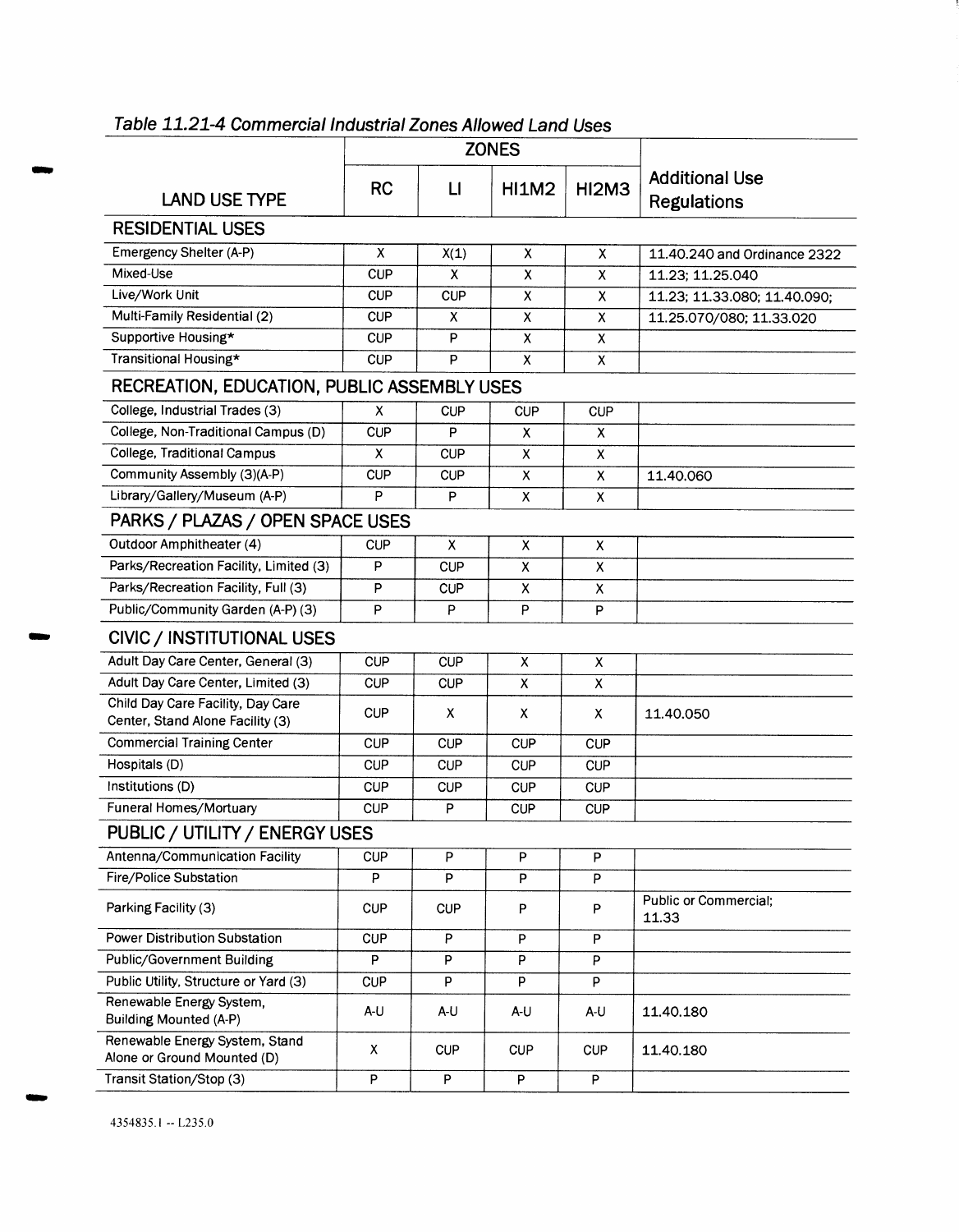|                                                              | <b>ZONES</b>              |              |              |                           |                                             |
|--------------------------------------------------------------|---------------------------|--------------|--------------|---------------------------|---------------------------------------------|
| <b>LAND USE TYPE</b>                                         | <b>RC</b>                 | $\mathsf{L}$ | <b>HI1M2</b> | <b>HI2M3</b>              | <b>Additional Use</b><br><b>Regulations</b> |
| <b>Brew Pub</b>                                              | CUP                       | CUP          | X            | $\boldsymbol{\mathsf{x}}$ |                                             |
| Drive-Through Service (7)                                    | P                         | P            | P            | P                         |                                             |
| Dry Cleaning/Laundry, Agency                                 | P                         | P            | P            | P                         |                                             |
| Dry Cleaning/Laundry, Plant                                  | X                         | P            | P            | P                         |                                             |
| E-cigarettes/Vapor/<br>Smoke Shops/Hookah                    | P                         | X.           | Х            | X                         | 11.40.130                                   |
| Food Market/Specialty Market                                 | P                         | P            | P            | P                         |                                             |
| Gold, Semi-Precious, Precious Metal<br><b>Buying Stores</b>  | <b>CUP</b>                | <b>CUP</b>   | х            | X                         |                                             |
| Marijuana Dispensary/<br>Cultivation/Processing/Distribution | $\boldsymbol{\mathsf{X}}$ | X            | X            | X                         |                                             |
| <b>Merchandising Centers</b>                                 | <b>CUP</b>                | <b>CUP</b>   | χ            | X                         |                                             |
| Nursery (Plant Cultivation)                                  | X                         | P            | P            | P                         |                                             |
| Organic Fertilizer Manufacturer (9)                          | $\boldsymbol{\mathsf{x}}$ | <b>CUP</b>   | <b>CUP</b>   | <b>CUP</b>                |                                             |
| Outdoor Dining/Seating (4)                                   | P                         | P            | P            | P                         | 11.40.120; 11.23.050;<br>11.23.070 (E)      |
| Outdoor Vending, Kiosks/Carts(4)                             | <b>CUP</b>                | <b>CUP</b>   | P            | P                         |                                             |
| Personal Services, General                                   | P                         | P            | X            | $\overline{\mathsf{x}}$   |                                             |
| Personal Services, Fitness/Health<br><b>Facility</b>         | P                         | P            | х            | X                         |                                             |
| Personal Services, Fortune Telling,<br>Palm & Card Reader    | <b>PX</b>                 | <b>PX</b>    | x            | X                         | 11.40.170                                   |
| Personal Services, Instructional                             | P                         | P            | X            | $\mathsf{x}$              |                                             |
| Repair, Fix-it<br>Shop/Footwear/Garments                     | X                         | P            | P            | P                         |                                             |
| Repair, Appliances/Furniture (3)                             | x                         | P            | P            | P                         |                                             |
| Restaurant, Dine In and Take Out                             | P                         | P            | P            | P                         | 11.40.160                                   |
| Restaurant, Drive-Through (7)                                | P(8)                      | <b>CUP</b>   | P            | P                         | 11.40.220                                   |
| Retail Sales, General                                        | P(8)                      | P            | P            | P                         |                                             |
| Retail Sales, Large Format                                   | P                         | P            | P            | P                         |                                             |
| Retail Sales, Used/Pawn                                      | X                         | X            | X            | χ                         |                                             |
| Stables, Equestrian,                                         | X                         | X            | <b>CUP</b>   | X                         |                                             |
| Commercial/Private                                           |                           |              |              |                           |                                             |
| Tattoo/Body and Art/Piercing                                 | $\pmb{\mathsf{X}}$        | X            | X            | $\pmb{\chi}$              |                                             |
| Winery $(D)$                                                 | $\overline{\mathbf{X}}$   | CUP          | <b>CUP</b>   | CUP                       |                                             |
| <b>RECYCLING FACILITIES</b>                                  |                           |              |              |                           |                                             |
| <b>Mobile Recycling Unit</b>                                 | <b>CUP</b>                | <b>CUP</b>   | $P(A-U)$     | $P(A-U)$                  |                                             |
| Reverse Vending Machines, Bulk (9)                           | <b>CUP</b>                | <b>CUP</b>   | $P(A-U)$     | $P(A-U)$                  | 11.44.070                                   |
| Reverse Vending Machines, Standard<br>(9)                    | $P(A-U)$                  | $P(A-U)$     | $P(A-U)$     | $P(A-U)$                  | 11.44.070                                   |
| Recycling/Collections Facilities, Small                      | <b>CUP</b>                | <b>CUP</b>   | $P(A-U)$     | $P(A-U)$                  | 11.44.080                                   |
| Recycling/Collections Facilities, Large                      | X                         | <b>CUP</b>   | <b>CUP</b>   | <b>CUP</b>                | 11.44.090                                   |
| Recycling Processing Facilities,                             | X                         | <b>CUP</b>   | <b>CUP</b>   | <b>CUP</b>                | 11.44.100/110                               |

**Table 11.21-4 Commercial Industrial Zones Allowed Land Uses**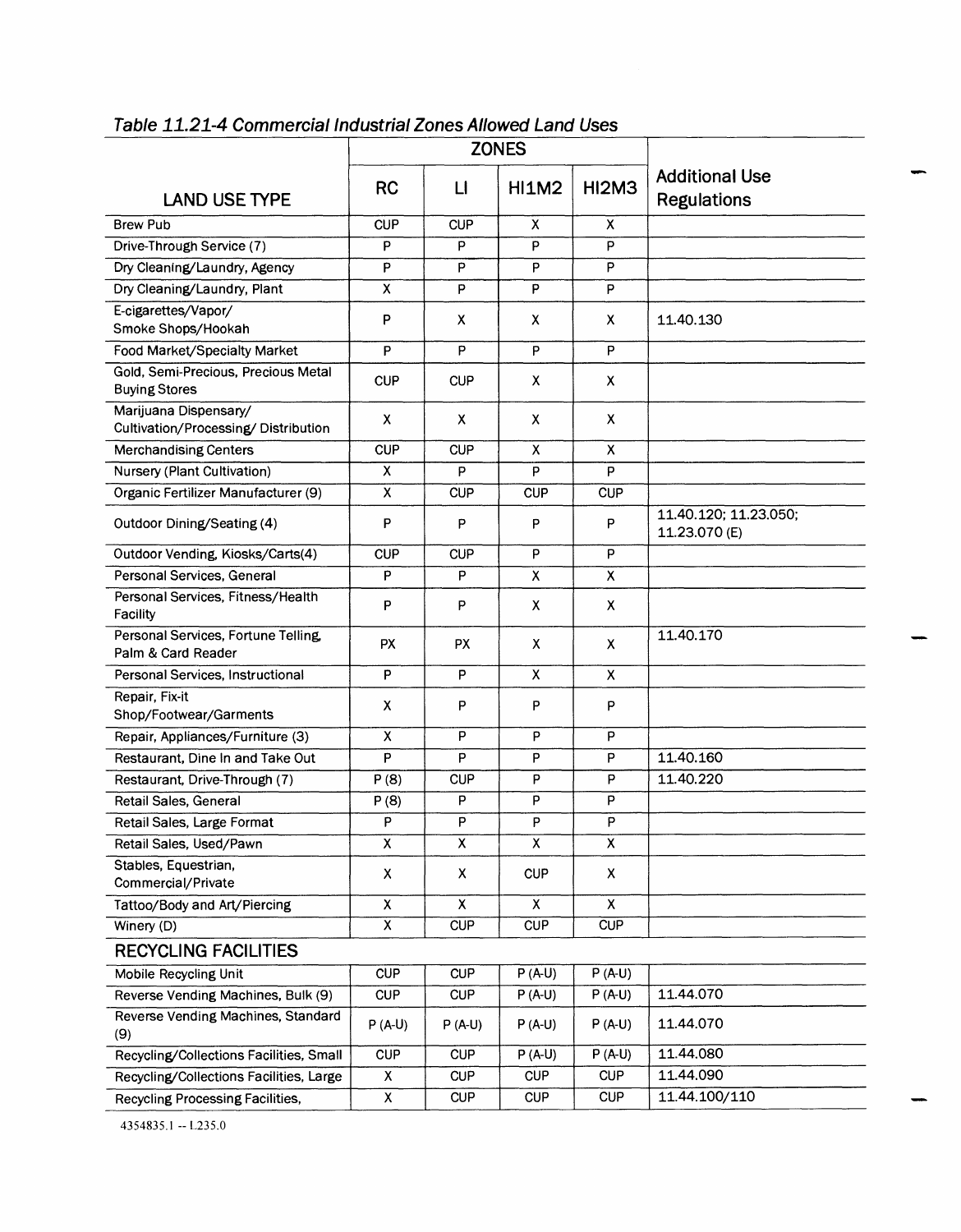|                                                              | <b>ZONES</b>              |                    |              |                    |                                             |
|--------------------------------------------------------------|---------------------------|--------------------|--------------|--------------------|---------------------------------------------|
| <b>LAND USE TYPE</b>                                         | <b>RC</b>                 | f,<br>$\mathsf{L}$ | <b>HI1M2</b> | <b>HI2M3</b>       | <b>Additional Use</b><br><b>Regulations</b> |
| Light/Heavy                                                  |                           |                    |              |                    |                                             |
| <b>VEHICLE SALES/REPAIR USES</b>                             |                           |                    |              |                    |                                             |
| Vehicle Fueling Station (A-P)                                | P(8)                      | P                  | P            | <b>CUP</b>         | 11.45                                       |
| Vehicle Sales, New                                           | <b>CUP</b>                | P                  | P            | <b>CUP</b>         |                                             |
| Vehicle Sales, Other                                         | X                         | <b>CUP</b>         | <b>CUP</b>   | <b>CUP</b>         |                                             |
| Vehicle Sales, Used                                          | <b>CUP</b>                | <b>CUP</b>         | <b>CUP</b>   | <b>CUP</b>         |                                             |
| <b>Vehicle Rentals</b>                                       | X                         | P                  | P            | $\mathsf{x}$       |                                             |
| Vehicle Services, Limited Repair (3)                         | X                         | P                  | х            | X                  |                                             |
| Vehicle Services, Repair/Storage (3)                         | X                         | X                  | P            | P                  |                                             |
| Vehicle Services, Washing/Detailing                          | <b>CUP</b>                | <b>CUP</b>         | <b>CUP</b>   | <b>CUP</b>         |                                             |
| Vehicle Parts Store                                          | P                         | P                  | <b>CUP</b>   | <b>CUP</b>         |                                             |
| Vehicle Towing / Impounding                                  | X                         | x                  | P            | P                  |                                             |
| INDUSTRIAL/MANUFACTURING USES                                |                           |                    |              |                    |                                             |
| Aircraft/Missile Factory                                     | X                         | X                  | P            | P                  |                                             |
| Artisan/Craft Product Manufacturing<br>(3)                   | P                         | P                  | P            | P                  |                                             |
| Assembly/Bottling/Distribution Plant                         | $\mathsf{x}$              | x                  | P            | P                  |                                             |
| Assembly, Fabrication, and Light<br>Manufacturing            | $\mathsf{x}$              | P                  | P            | P                  |                                             |
| Auction                                                      | $\boldsymbol{\mathsf{x}}$ | CUP                | P            | P                  |                                             |
| Boat Building (3)                                            | X                         | х                  | P            | P                  |                                             |
| Bookbinding                                                  | $\mathsf{X}$              | P                  | P            | P                  |                                             |
| Building Materials Storage Yard (A-P)<br>(3)                 | X(10)                     | X                  | P            | P                  |                                             |
| Caretaker Unit                                               | $\mathsf{x}$              | P                  | P            | P                  | 11.24.060 J(8)                              |
| Concrete or cement manufacturing                             | X                         | X                  | <b>CUP</b>   | <b>CUP</b>         |                                             |
| Contractor Office and Services, Full                         | X                         | X                  | P            | P                  |                                             |
| Contractor Office and Services,<br>Limited                   | X                         | P                  | P            | P                  |                                             |
| Digital arts, media, film, video, TV and<br>radio production | x                         | P                  | P            | P                  |                                             |
| Drop Forge, Drop Hammer, Industrial<br>Press                 | X                         | X                  | <b>CUP</b>   | P                  |                                             |
| Electrical Generating Plant/Peaker<br>Plants (D)             | X                         | <b>CUP</b>         | P            | P                  |                                             |
| Food/Creamery Manufacture                                    | $\pmb{\mathsf{X}}$        | <b>CUP</b>         | P            | P                  |                                             |
| Food Processing                                              | $\pmb{\mathsf{X}}$        | P                  | P            | P                  |                                             |
| Foundry, Ferrous and Nonferrous                              | $\overline{\mathsf{x}}$   | $\pmb{\mathsf{X}}$ | P            | P                  |                                             |
| Freight Classification Yard (D)                              | Χ                         | X                  | P            | P                  |                                             |
| <b>Grinding Shops, Milling</b>                               | X                         | P                  | P            | P                  |                                             |
| General Manufacturing/Assembly                               | X                         | P                  | P            | $\sf P$            |                                             |
| <b>Industrial Design Services</b>                            | $\overline{P}$            | P                  | P            | $\pmb{\mathsf{X}}$ |                                             |

 $\label{eq:2.1} \frac{1}{2} \sum_{i=1}^n \frac{1}{2} \sum_{j=1}^n \frac{1}{2} \sum_{j=1}^n \frac{1}{2} \sum_{j=1}^n \frac{1}{2} \sum_{j=1}^n \frac{1}{2} \sum_{j=1}^n \frac{1}{2} \sum_{j=1}^n \frac{1}{2} \sum_{j=1}^n \frac{1}{2} \sum_{j=1}^n \frac{1}{2} \sum_{j=1}^n \frac{1}{2} \sum_{j=1}^n \frac{1}{2} \sum_{j=1}^n \frac{1}{2} \sum_{j=1}^n \frac{$ 

## **Table 1121-4 Commercial Industrial Zones Allowed Land Uses**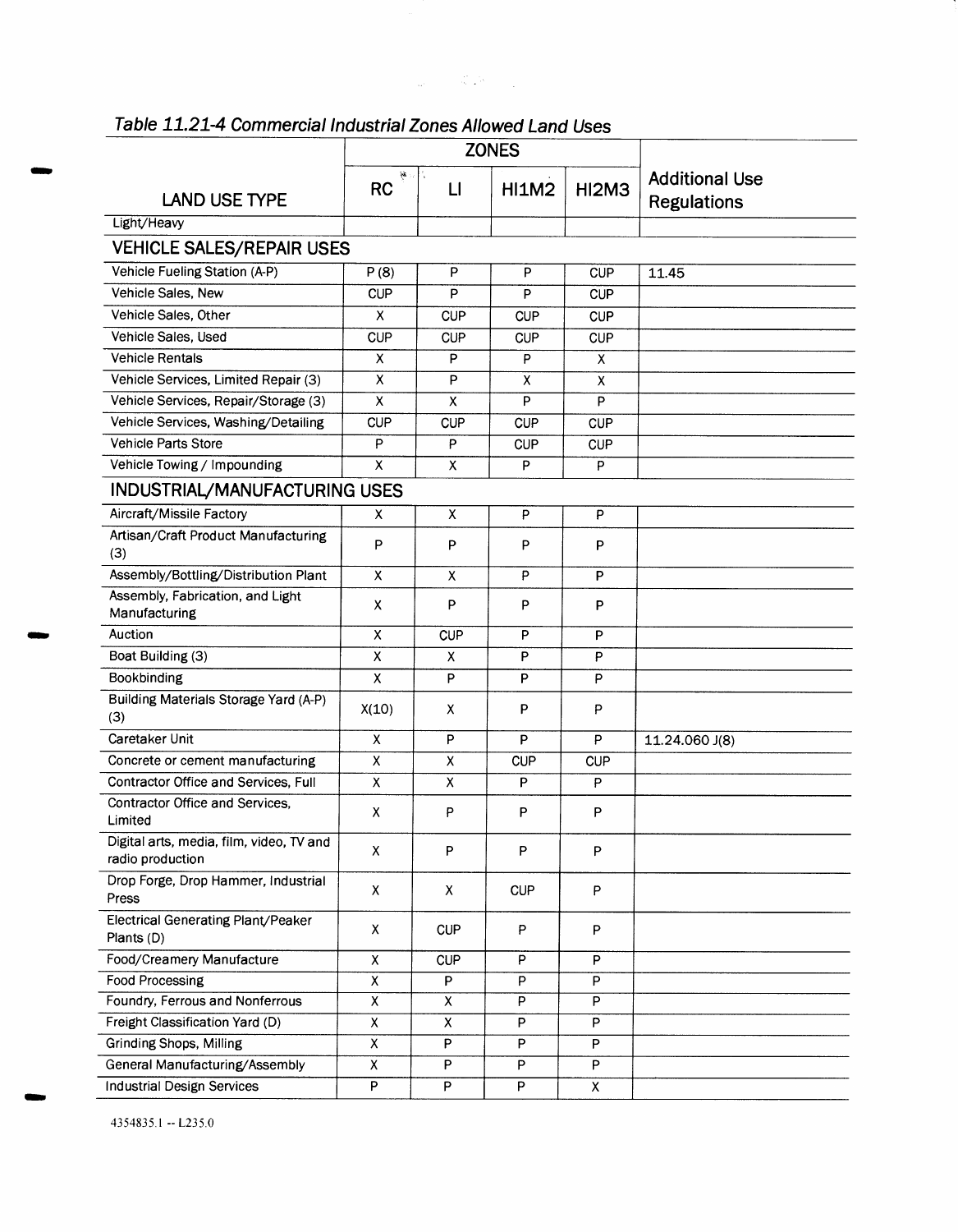|                                                      | <b>ZONES</b>              |                           |                |                |                                             |
|------------------------------------------------------|---------------------------|---------------------------|----------------|----------------|---------------------------------------------|
| <b>LAND USE TYPE</b>                                 | <b>RC</b>                 | $\sqcup$                  | <b>HI1M2</b>   | HI2M3          | <b>Additional Use</b><br><b>Regulations</b> |
| <b>Horticultural Services</b>                        | X                         | P                         | P              | P              |                                             |
| Liquefied Petroleum Gas                              | X                         | $\mathsf{x}$              | <b>CUP</b>     | <b>CUP</b>     | 11.45                                       |
| Machine Shop, Limited                                | X                         | <b>CUP</b>                | P              | P              |                                             |
| Machine Shop, Full                                   | X                         | <b>CUP</b>                | P              | P              |                                             |
| Manufacturing, Light                                 | X                         | P                         | $\overline{P}$ | $\overline{P}$ |                                             |
| Manufacturing,<br>Liquids/Chemical/Mineral           | X                         | X                         | P              | P              |                                             |
| Manufacturing, Fabrication/Welding                   | X                         | X                         | P              | P              |                                             |
| Mini-warehousing                                     | X                         | $\mathsf{x}$              | <b>CUP</b>     | <b>CUP</b>     |                                             |
| <b>Outdoor Advertising Display</b>                   | <b>CUP</b>                | <b>CUP</b>                | <b>CUP</b>     | P              |                                             |
| Parcel Delivery Service                              | X                         | $\mathsf{x}$              | <b>CUP</b>     | <b>CUP</b>     |                                             |
| Parking, Fleets                                      | X                         | P                         | P              | P              |                                             |
| Petroleum Products/Wholesale<br>Storage of Petroleum | X                         | X                         | P              | P              |                                             |
| <b>Power Distribution Substations</b>                | X                         | <b>CUP</b>                | <b>CUP</b>     | <b>CUP</b>     |                                             |
| Production of Experimental Products                  | $\mathsf{x}$              | $\overline{\mathsf{x}}$   | <b>CUP</b>     | <b>CUP</b>     |                                             |
| Pumping Plant/Pipe Line Booster                      | X                         | $\boldsymbol{\mathsf{X}}$ | P              | P              |                                             |
| <b>Punch Press</b>                                   | $\boldsymbol{\mathsf{X}}$ | $\mathsf{x}$              | P              | P              |                                             |
| <b>Storage Facilities</b>                            | $\mathsf{x}$              | <b>CUP</b>                | <b>CUP</b>     | P              |                                             |
| Transit/Transportation Equipment<br>Storage          | X                         | $\mathsf{x}$              | <b>CUP</b>     | <b>CUP</b>     |                                             |
| Technical/Scientific Laboratories                    | <b>CUP</b>                | <b>CUP</b>                | $A-U$          | A-U            |                                             |
| Truck Repair and Overhauling (3)                     | X                         | $\mathsf{x}$              | <b>CUP</b>     | <b>CUP</b>     |                                             |
| Truck Storage/Terminal (D)                           | X                         | $\mathsf{x}$              | <b>CUP</b>     | <b>CUP</b>     |                                             |
| Warehousing (11)                                     | X                         | <b>XCUP</b>               | <b>CUP</b>     | <b>CUP</b>     |                                             |
| Wholesale, Processing/<br>Distribution               | х                         | X                         | <b>CUP</b>     | <b>CUP</b>     |                                             |

#### **Table 11.21-4 Commercial Industrial Zones Allowed Land Uses**

**SECTION 4.** Section 11.60.160 ("M" definitions) of Chapter 11.60 (Definitions) of Title 11 (Zoning) of the South Gate Municipal Code is hereby amended in its entirety to change the definition of "Marijuana distribution facility" to read as follows:

-Medical marijuana dispensary", marijuana dispensary, marijuana cultivation, marijuana processing, and delivery of marijuana or medical cannabis products (land uses), as these terms are defined in Section 7.80.010, are land uses prohibited in the city of South Gate.

[Remainder of page left blank intentionally]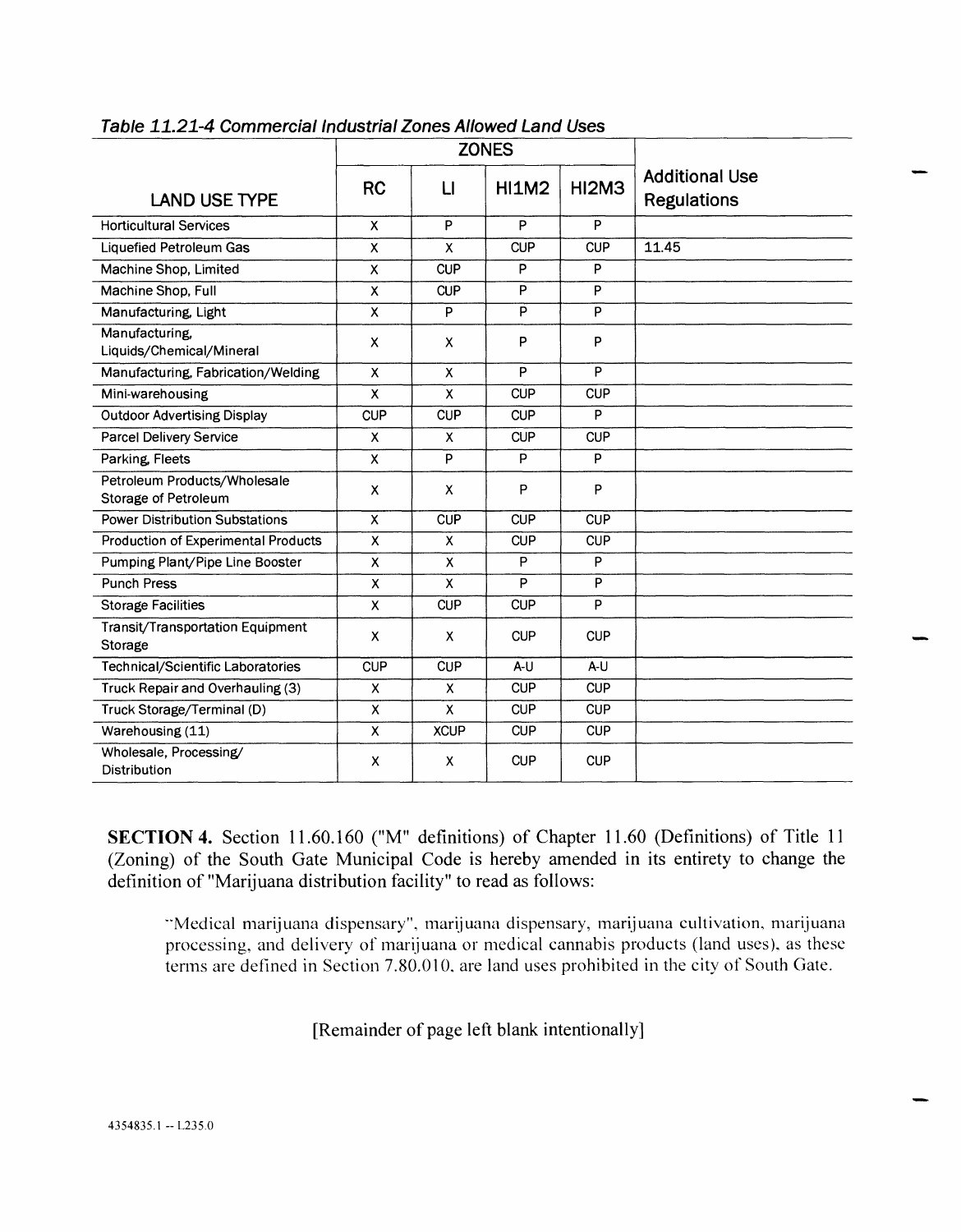**SECTION 5.** The City Council hereby finds that this Ordinance is not subject to the California Environmental Quality Act (CEQA) pursuant to sections 15061(b)(3) (the activity will not result in a direct or reasonably foreseeable indirect physical change in the environment) and  $15060(c)(3)$ (the activity is not a project as defined in section 15378) of the CEQA Guidelines, California Code of Regulations, Title 14, Chapter 3, because it has no potential for resulting in physical change to the environment, directly or indirectly.

**SECTION 6.** This Ordinance's provisions are severable. If any portion of this Ordinance or its application to any person or circumstance is held invalid or unconstitutional, that decision does not affect the validity of the Ordinance's remaining portions and the Ordinance's application to other persons and circumstances. The City Council hereby declares that it would have passed the remainder of this Ordinance without the invalid or unconstitutional provision.

**SECTION 7.** This Ordinance shall take effect and be in force on the thirty-first (31<sup>st</sup>) day after its adoption.

**SECTION 8.** The City Clerk shall certify to the adoption of this Ordinance and shall cause the same to be published as required by law.

**PASSED, APPROVED and ADOPTED this 9<sup>th</sup> day of February 2016.** 

### **CITY OF SOUTH GATE:**

ales, Mayor Jorge

**ATTEST:** 

Carmen Avalos, City Clerk

(SEAL)

**APPROVED AS TO FORM:** 

Raul F. Salinas, City Attorney